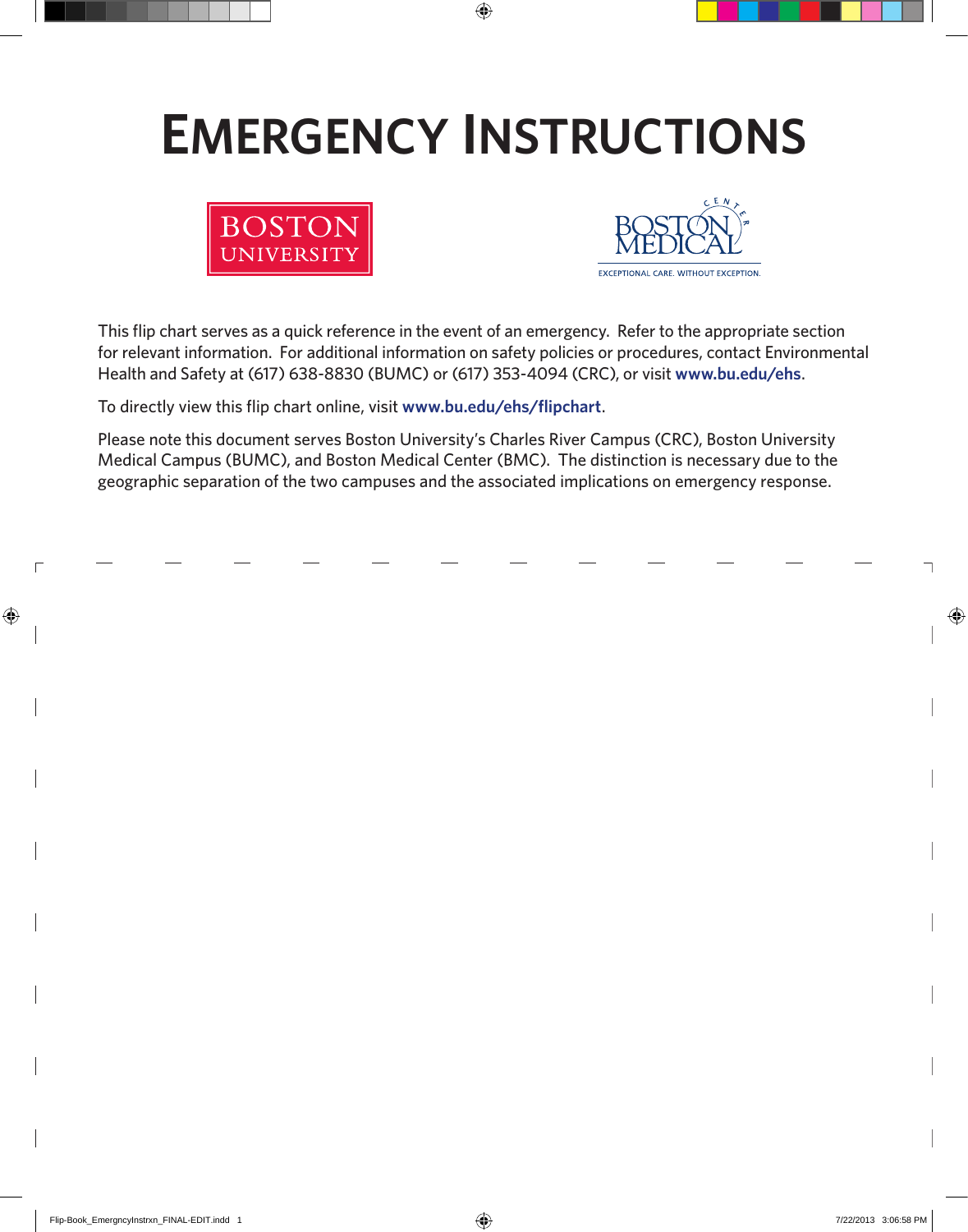## **BU/BMC Emergency Numbers**

| <b>Incident Type</b>                                                                                   | <b>CRC</b>       | <b>BUMC/BMC</b>   |
|--------------------------------------------------------------------------------------------------------|------------------|-------------------|
| <b>FIRE (CODE RED)</b> In the event of fire or smoke, follow the fire plan $(R.A.C.E.)$ (617) 353-2121 |                  | (617) 414-6666    |
| and call 911 and the appropriate number. See Fire Response Panel for details.                          |                  |                   |
| <b>MEDICAL EMERGENCIES</b> External emergency services will be contacted (617) 353-2121                |                  | (617) 414-4444    |
| as necessary. When calling: 1) identify yourself, 2) provide call back phone                           |                  | Non-Patient areas |
| number, 3) provide exact location 4) the specific nature of affliction.                                |                  |                   |
| <b>CODE BLUE</b> Hospital (Patient Areas) Call for any person suffering                                | N/A              | (617) 414-7777    |
| cardiac, respiratory distress, or other life threatening emergency in patient                          |                  |                   |
| areas. When calling: 1) identify yourself and phone number,                                            |                  |                   |
| 2) whether adult or pediatric Code Blue, 3) specific nature of affliction                              |                  |                   |
| 4) building and room number.                                                                           |                  |                   |
| HAZARDOUS MATERIALS SPILL Chemical, Biological, And Radioactive.                                       | (617) 353-2105   | (617) 414-6666    |
| <b>FACILITY RELATED EMERGENCIES Floods, utility failures (power</b>                                    | (617) 353-2105   | (617) 414-6666    |
| outages), other.                                                                                       |                  |                   |
| <b>PUBLIC SAFETY INCIDENT (CODE GREEN)</b> Immediate response to a                                     | $(617)$ 353-2121 | (617) 414-4444    |
| suspicious person, altercation, theft, etc                                                             |                  |                   |
| <b>CODE PINK</b> Hospital (Patient Areas) To report an infant or child abduction                       | (617) 353-2121   | (617) 414-4444    |

#### *Continued on Reverse Side*

### **Emergency Numbers**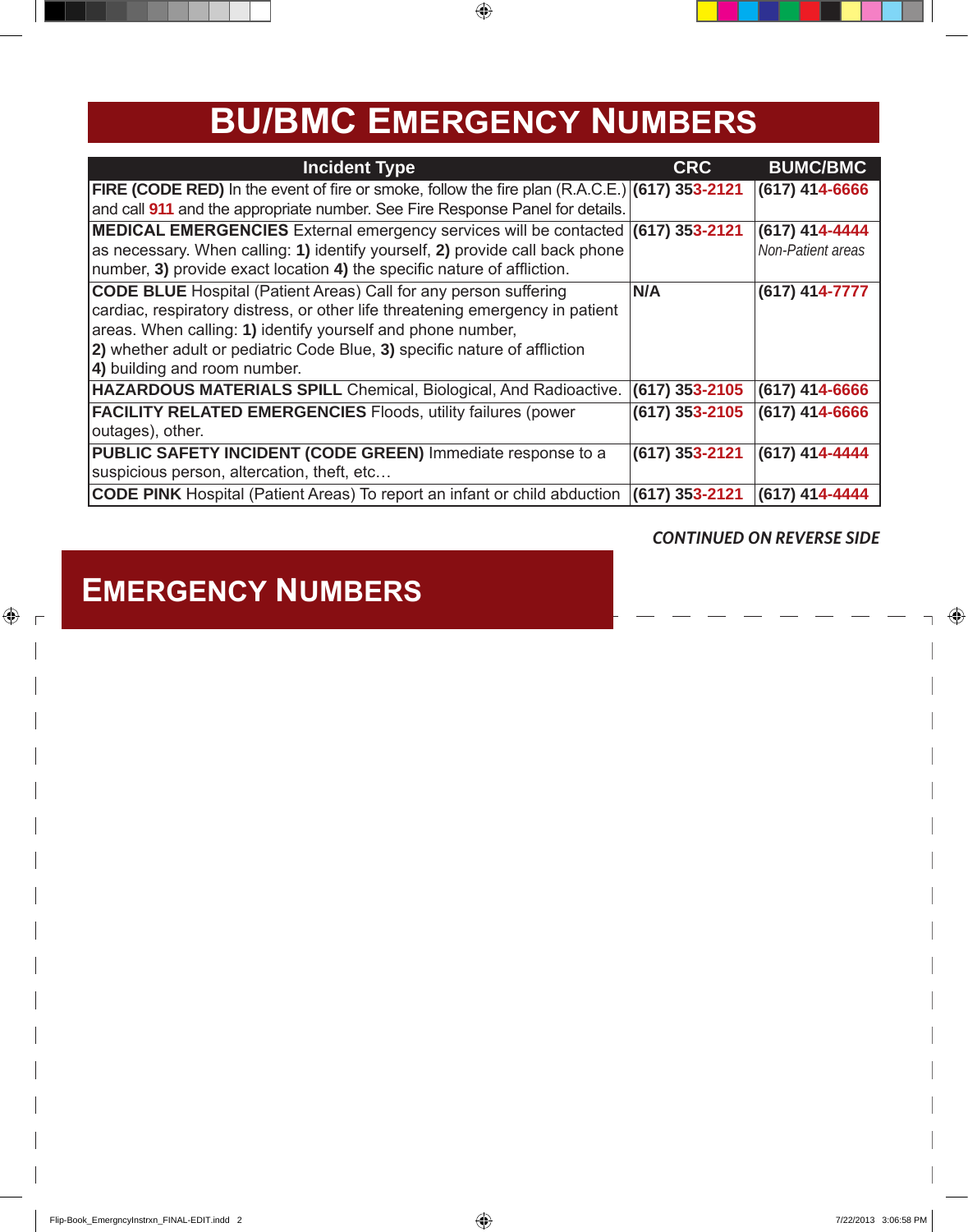## **Other Important Numbers**

| <b>Incident Type</b>                                                 | <b>CRC</b>       | <b>BUMC/BMC</b>    |
|----------------------------------------------------------------------|------------------|--------------------|
| <b>EMERGENCY RESPONSE COMMAND CENTER activated as needed</b>         | (617) 353-1234   | $(617)$ 414-6860   |
| during emergencies affecting normal operations                       |                  |                    |
| <b>EMERGENCY INFORMATION LINE</b> activated during university and    | $(617)$ 358-7233 | $(617) 638 - 6886$ |
| Boston Medical Center-wide emergencies (weather, major fire, utility |                  |                    |
| failure, etc)                                                        |                  |                    |
| <b>OCCUPATIONAL HEALTH</b> business hour numbers                     | (617) 353-6630   | $(617)$ 638-8400   |
| <b>RESEARCH OCCUPATIONAL HEALTH PROGRAM injuries occurring in</b>    | (617) 414-7647   | (617) 414-7647     |
| laboratories                                                         |                  |                    |
| <b>STUDENT HEALTH SERVICES (24 hours)</b>                            | (617) 353-3575   | $(617)$ 353-3575   |
| <b>ENVIRONMENTAL HEALTH AND SAFETY</b>                               | (617) 353-4094   | $(617)$ 638-8830   |
| <b>RADIATION SAFETY</b> to report radiation safety related incidents | (617) 638 5795   | $(617) 638 - 7052$ |
|                                                                      | enter # 0180     |                    |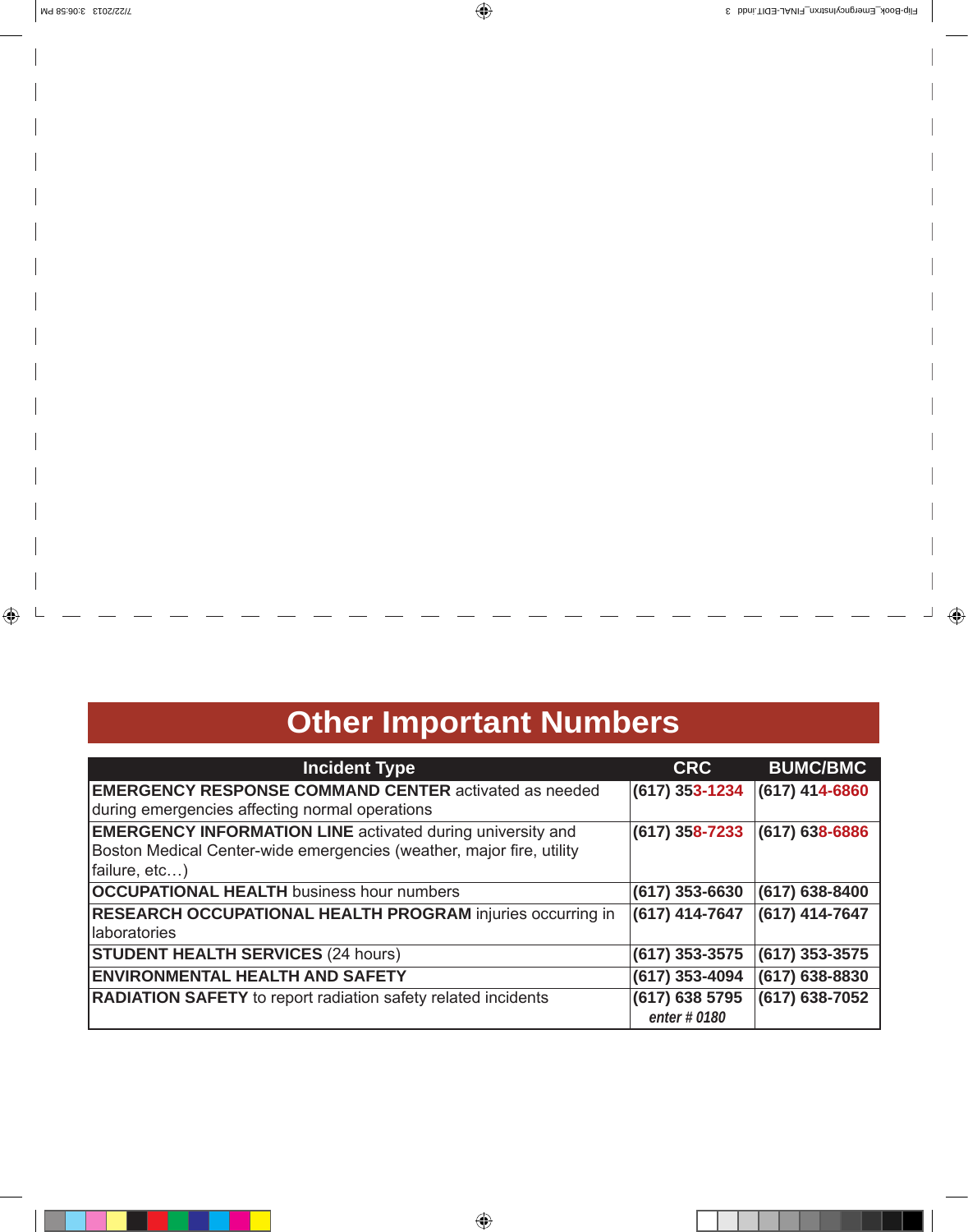## **Fire Response/Evacuation**

Upon the detection of SMOKE or FIRE, follow the **"RACE"** fire plan described below. Previously called "ACES" at the Charles River Campus (CRC).

#### **The R.A.C.E Fire Plan**

**Rescue/Remove** person(s) from the immediate fire scene/room.

#### **Alert/Activate** the nearest fire alarm pull station, alert staff, call out "CODE RED", then dial **911** and the appropriate number:

| CRC              | <b>BUMC/BMC</b>  |
|------------------|------------------|
| $(617)$ 353-2121 | $(617)$ 414-6666 |

and state the exact location of the fire and any details.

**Confine** fire and smoke by closing ALL doors to rooms and areas.

**Extinguish** a small fire by using a portable fire extinguisher or use to escape large fires. **Evacuate** building immediately and report to supervisor, resident assistant or other appropriate person according to the specific fire plan. In hospital (patient) buildings, evacuate horizontally to another fire zone if necessary. Those requiring assistance, position at the nearest stairwell and report location to Incident Command personnel, Public Safety Officer, or Fire Department personnel.

#### *Continued on Reverse Side*

### **Fire Response/Evacuation**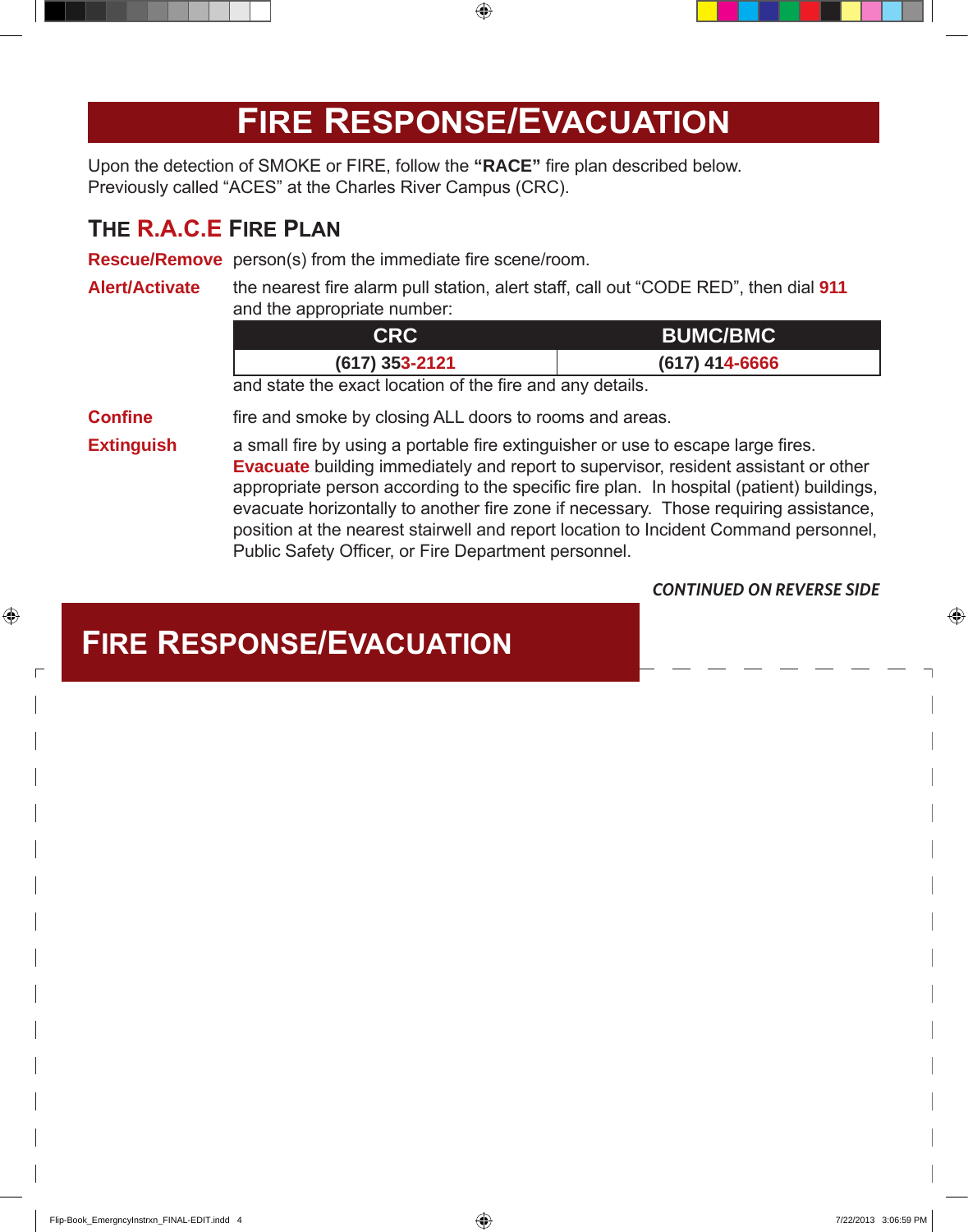### **Fire Safety**

▶ Do not use elevators to evacuate unless directed by the Fire Department.

- $\blacktriangleright$  In certain departments and buildings, more specific fire plans have been developed because of special needs. Become familiar with your area-specific fire plan.
- If Those requiring assistance during evacuation should be evacuated to the nearest stairwell (area of refuge) for Fire Department assisted evacuation. **Report the exact location by calling**

| <b>CRC</b>       | <b>BUMC/BMC</b>                                      |
|------------------|------------------------------------------------------|
| $(617)$ 353-2121 | $(617)$ 414-6666                                     |
| . .              | _ _ . _ _ _<br>$- \cdot$<br>$\overline{\phantom{a}}$ |

**Or-** report location to Incident Command personnel, a Public Safety Officer, or Fire Department personnel. Please note: stairwells are posted with signs specifying exact location.

- $\triangleright$  Assist fire response team and the Fire Department as requested.
- $\triangleright$  Do not hesitate to activate the fire alarm if you detect smoke or fire. After an alarm has been activated, the fire department and institutions response teams will be immediately notified.
- $\blacktriangleright$  Evacuation maps identify the nearest routes of egress and are posted throughout each building.

For information on fire safety at Boston University, please visit *www.bu.edu/ehs/fire-safety*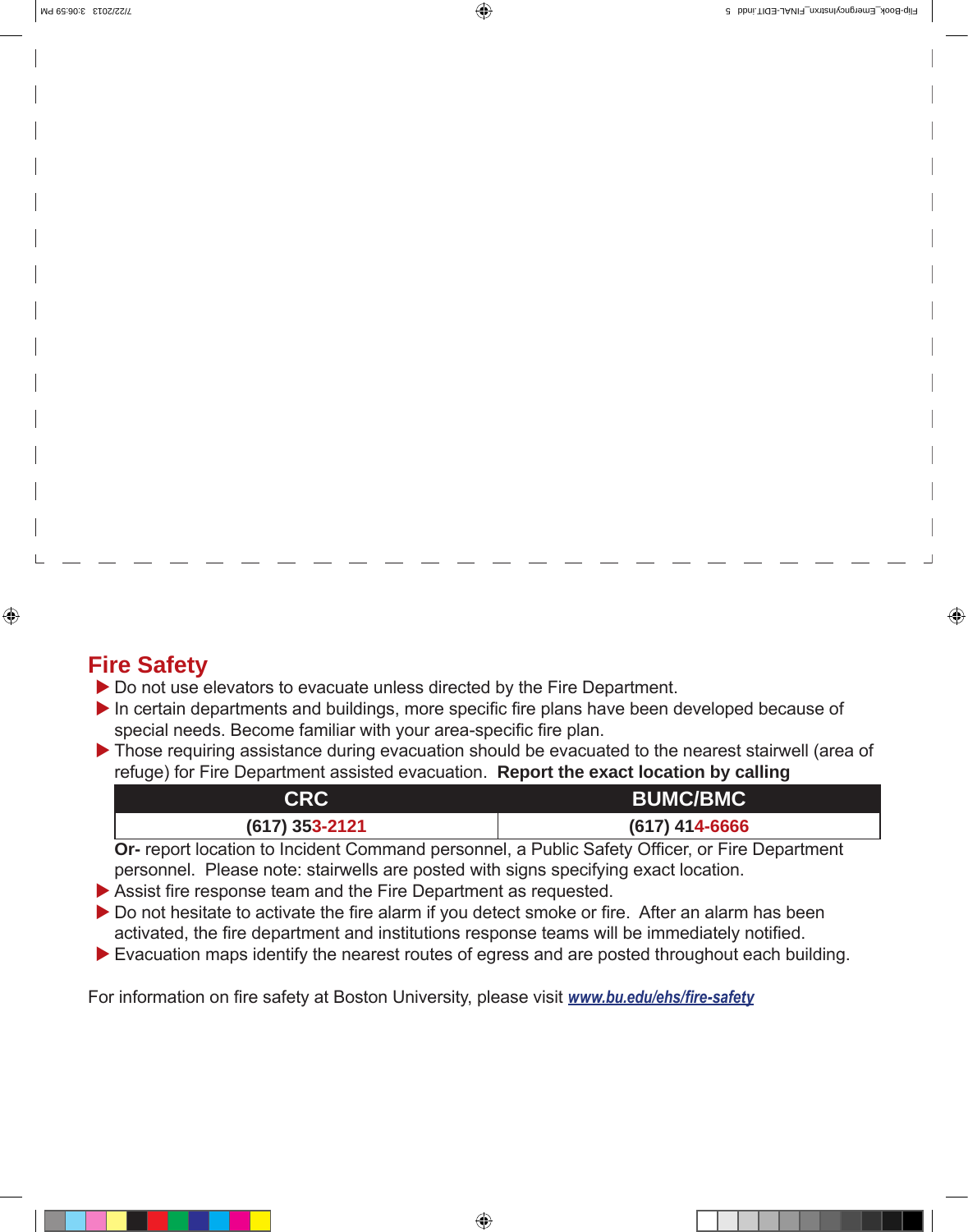## **Chemical Spill / Exposure**

#### **Emergency Numbers**

| <b>Response</b>                                               | <b>CRC</b>       | <b>BUMC\BMC</b>    |
|---------------------------------------------------------------|------------------|--------------------|
| <b>Spill Assistance. Request assistance.</b>                  | $(617)$ 353-2105 | $(617)$ 414-6666   |
| <b>Medical Assistance.</b>                                    | (617) 353-2121   | (617) 414-4444     |
| When calling:                                                 |                  |                    |
| 1) identify yourself,                                         |                  |                    |
| 2) provide call back phone number,                            |                  |                    |
| 3) provide exact location,                                    |                  |                    |
| 4) provide incident details.                                  |                  |                    |
| External emergency services will be contacted as necessary.   |                  |                    |
| Report Exposures in a research laboratory to ROHP             | (617) 414-7647   | (617) 414-7647     |
| Report Exposures in other areas to Occupational Health        | $(617)$ 353-6630 | $(617) 638 - 8400$ |
| <b>Reporting Student Exposures to Student Health Services</b> | $(617)$ 353-3575 | $(617)$ 353-3575   |

#### **Chemical Spill**

- $\blacktriangleright$  Remove personnel from the immediate area.
- $\blacktriangleright$  Restrict access to the area and assess the extent of the spill.
- $\blacktriangleright$  If it is safe to do so, contain the spill. Try to protect hallways, elevator shafts, floor drains, etc.
- $\blacktriangleright$  Attend to injured personnel as necessary.
- Do not attempt to clean a large chemical spill, a spill beyond your control, a spill that has migrated to drains or hard-to-clean areas, or a spill where clean-up could result in adverse exposure to the spilled chemical.

— Seek assistance from Environmental Health and Safety (EHS) by calling the emergency number above.

*Continued on Reverse Side*

### **Chemical Spill / Exposure**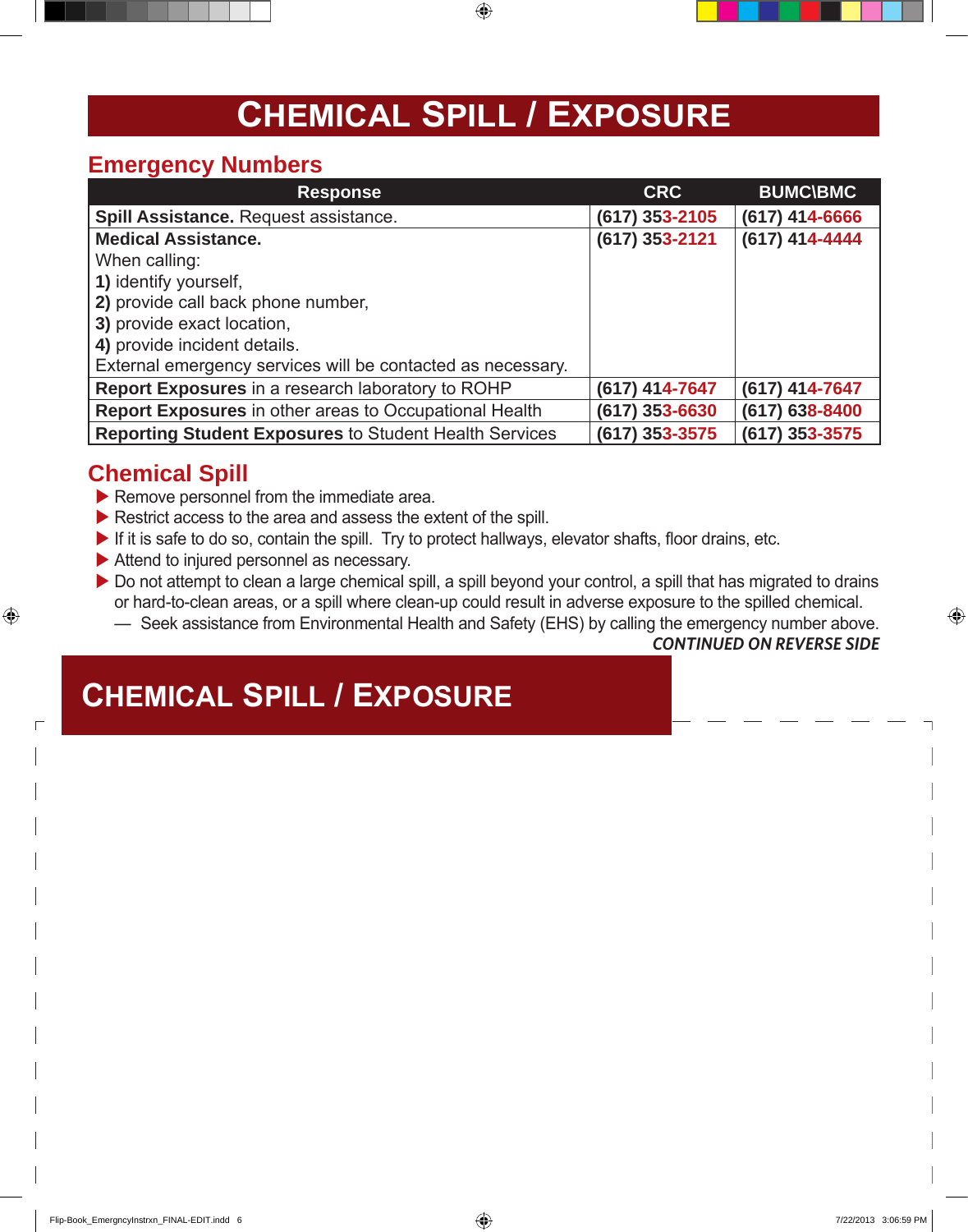$\blacktriangleright$  If the spill is small, involves a chemical you understand well, has not migrated to drains or difficult-to-clean places, you have the appropriate personal protective equipment (PPE) and spill cleanup materials, and there is no risk of adverse exposure, clean the spill.

- Wear PPE appropriate to the chemical spilled at a minimum, safety glasses, gloves, and appropriate attire.
- Refer to the Safety Data Sheet (SDS) for more information on proper PPE.
- Collect spill material and label it as hazardous waste.
- Place in Hazardous Waste Satellite Accumulation Area and make request for pickup.
- Report non-emergency incident to EHS at:

| <b>CRC</b>     | <b>BUMC\BMC</b>  |
|----------------|------------------|
| (617) 353-4094 | $(617)$ 638-8830 |

**Or-** report incident as a 'near miss' by using the online form at *www.bu.edu/ehs/near-miss/*.

### **Mercury Spill**

Any spill involving mercury MUST be reported to EHS by calling the appropriate number above. DO NOT attempt to clean a mercury spill, no matter how small.

### **Chemical Exposure**

- $\blacktriangleright$  Remove any contaminated clothing as quickly as possible.
- If Flush any exposed skin or hair with water for at least 15 minutes. Do not hesitate in activating a safety shower.
- $\blacktriangleright$  For chemical exposure to the eye:
	- Flush with water for at least 15 minutes at an emergency eyewash station.
	- Hold eyelids open while flushing.
- Seek appropriate medical attention. See Incident and Accident Reporting panel for more detail.
- In research laboratories, report all exposures to ROHP at **(617) 414-7647.**
- $\triangleright$  For emergency medical assistance, call the appropriate number above. If transported to hospital, bring a Safety Data Sheet (SDS) for the material you were exposed to, if able.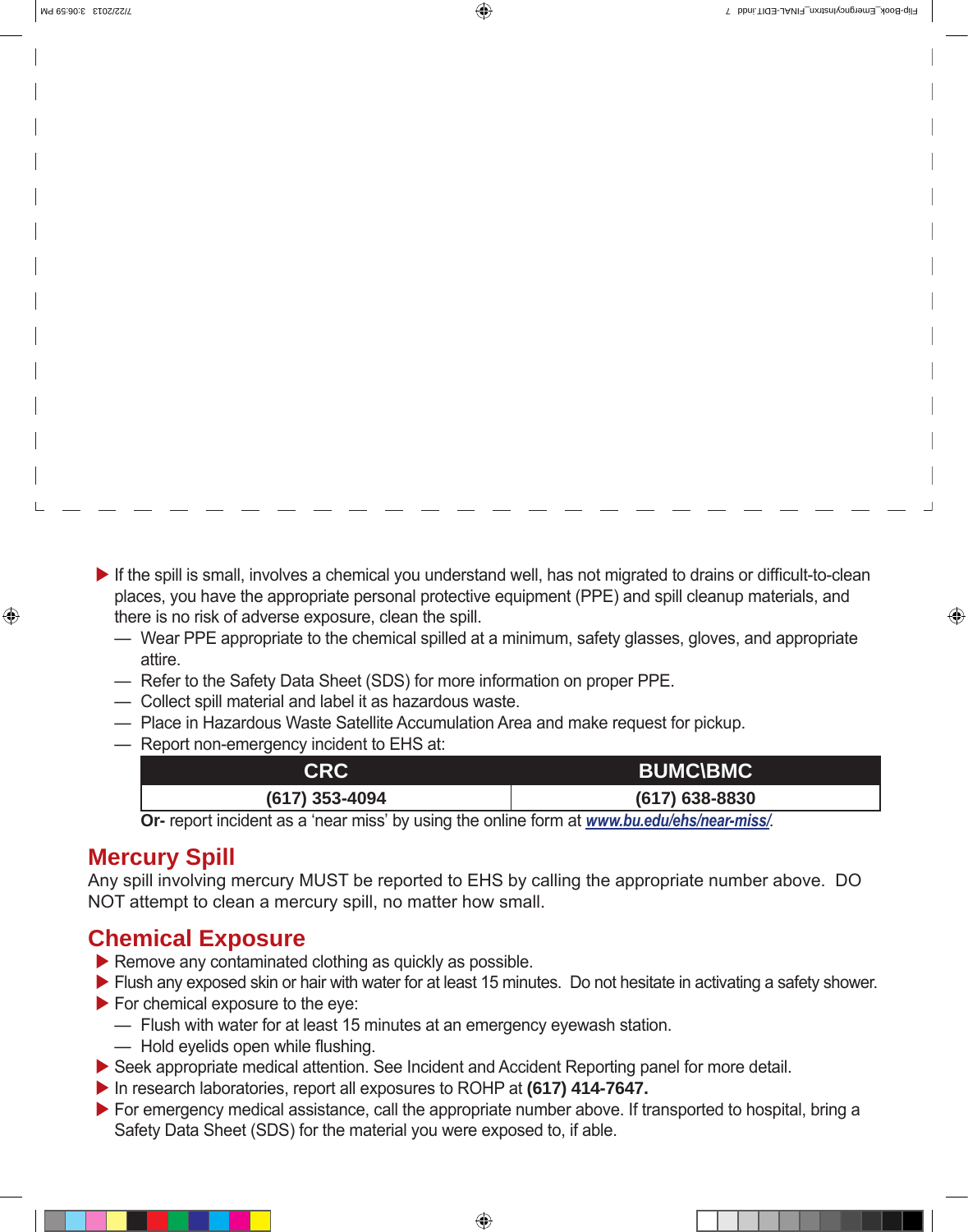## **Biological Material Spill / Exposure**

#### **Emergency Numbers**

| <b>Response Needed</b>                                        | <b>CRC</b>       | <b>BUMC\BMC</b>    |
|---------------------------------------------------------------|------------------|--------------------|
| Spill Assistance. Request assistance.                         | (617) 353-2105   | $(617)$ 414-6666   |
| <b>Medical Assistance.</b>                                    | $(617)$ 353-2121 | (617) 414-4444     |
| When calling:                                                 |                  |                    |
| 1) identify yourself,                                         |                  |                    |
| 2) provide call back phone number,                            |                  |                    |
| 3) provide exact location,                                    |                  |                    |
| 4) provide incident details.                                  |                  |                    |
| External emergency services will be contacted as necessary.   |                  |                    |
| Report Exposures in a research laboratory to ROHP             | (617) 414-7647   | (617) 414-7647     |
| <b>Report Exposures in other areas to Occupational Health</b> | $(617)$ 353-6630 | $(617) 638 - 8400$ |
| <b>Reporting Student Exposures to Student Health Services</b> | $(617)$ 353-3575 | $(617)$ 353-3575   |

### **Blood/Body Fluid/Biological Material Spill**

- $\blacktriangleright$  Restrict access to the area and assess the extent of the spill.
- $\blacktriangleright$  For large blood or body fluid spills, call the appropriate number above.
- $\triangleright$  Wear the proper PPE. At a minimum; safety glasses, gloves, and appropriate attire.
- $\triangleright$  Saturate the spill with an appropriate disinfectant. Allow a contact period of at least 15 minutes.
- $\triangleright$  Use paper towels, rags, or some other absorbent material to clean up the spill.
- $\triangleright$  Collect all spill material as biological waste.
- $\triangleright$  Dispose of waste according to procedure.

#### *Continued on Reverse Side*

### **Biological Material Spill / Exposure**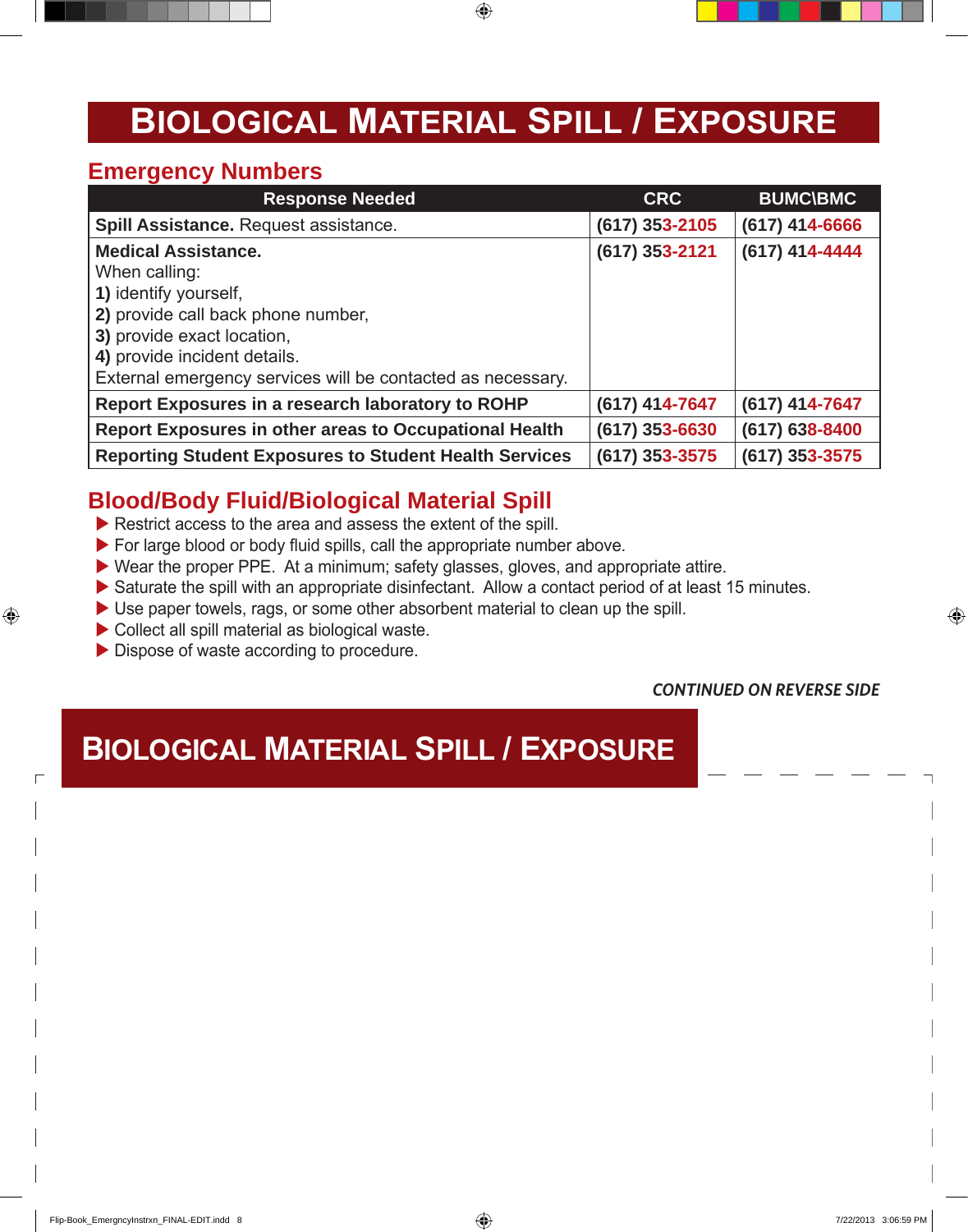### **Biological Exposure**

- $\blacktriangleright$  If exposed to biological material, initiate first aid procedures.
- $\triangleright$  For medical assistance, call the appropriate number above. If transported to hospital, bring available information for the material you were exposed to, if able.
- $\blacktriangleright$  Remove any exposed clothing as quickly as possible.
- $\blacktriangleright$  Flush any exposed skin or hair with water for at least 15 minutes. Do not hesitate in activating a safety shower.
- $\blacktriangleright$  For exposure to the eye:
	- Flush with water for at least 15 minutes at an emergency eyewash station.
	- Hold eyelids open while flushing.
- ▶ Seek appropriate medical attention. See Incident and Accident Reporting panel for more detail.
- In research laboratories, **report all exposures to ROHP at (617) 414-7647.**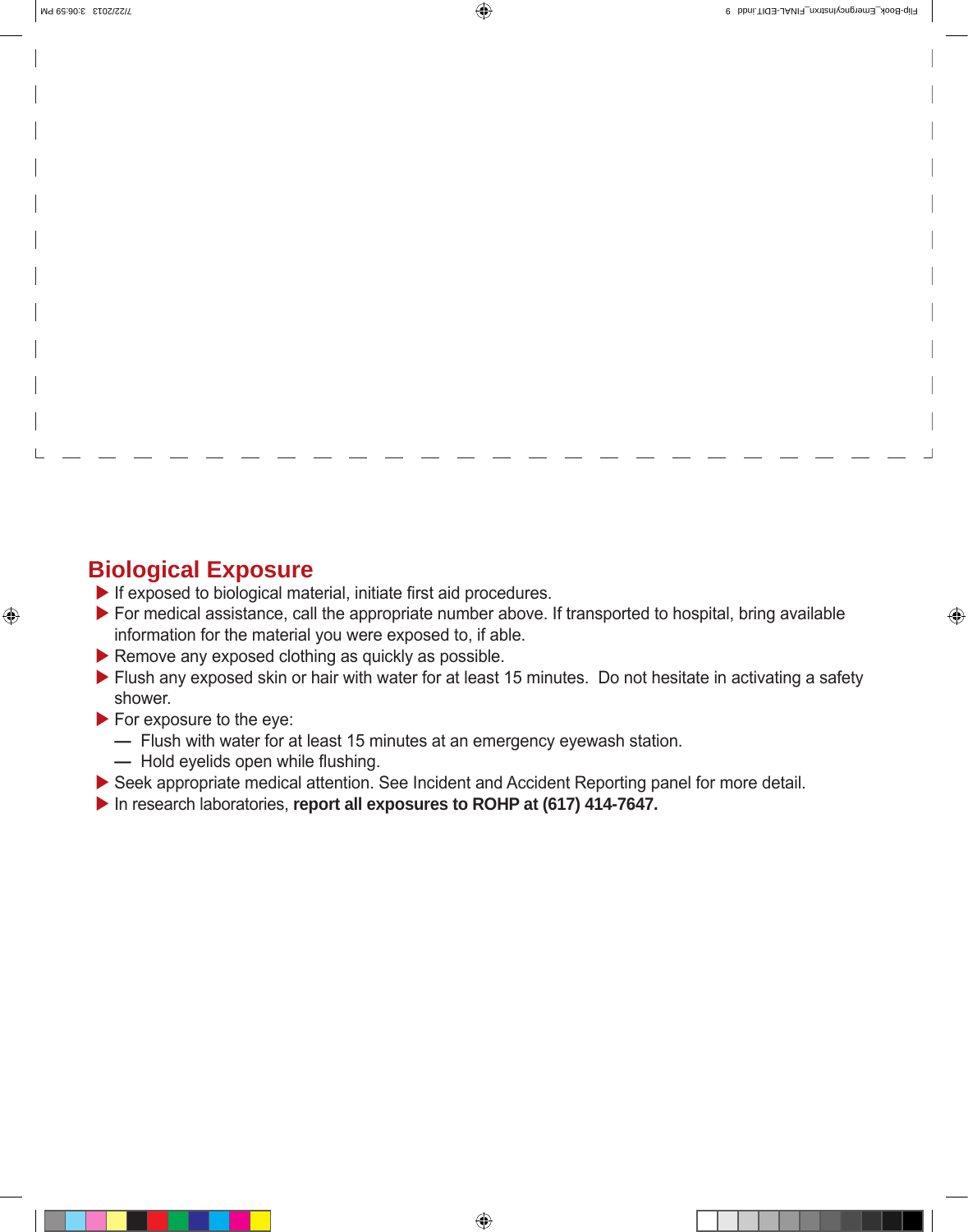## **Bomb Threat / Suspicious Package**

### **Suspicious Letter or Package**

- $\blacktriangleright$  Leaking with something unusual
- $\blacktriangleright$  Ticking
- $\blacktriangleright$  Exposed wiring or other suspicious hardware
- $\blacktriangleright$  No return address
- $\blacktriangleright$  Incorrect address
- $\triangleright$  Addressed to someone unknown or name misspelled

*Note: There may be any combination of the above indicators. Simply one may not warrant suspicion.* If a suspicious letter or package is received; handle it as little as possible, move away from the immediate area, and **immediately call Public Safety** 

| <b>BUMC\BMC</b><br><b>CRC</b> |                |                      |                |
|-------------------------------|----------------|----------------------|----------------|
| <b>Public Safety</b>          | (617) 353-2121 | <b>Public Safety</b> | (617) 414-4444 |

### **Telephoned Bomb Threat**

- $\triangleright$  Get as much information about the caller as possible.
- $\triangleright$  Keep the caller on phone as long as possible--DELAY--ask the caller to repeat information.
- $\blacktriangleright$  Tell a nearby co-worker to **contact Public Safety.**
- $\blacktriangleright$  Ask the following questions:
	- Where is the bomb located?
	- If time bomb, when is it set to explode?
	- What kind of bomb is it?
	- Why is caller doing this?

▶ Note details from the call: sex, accent, speech impediment, age, background noises, unusual phrases, etc…

*Continued on Reverse Side*

### **Bomb Threat / Suspicious Package**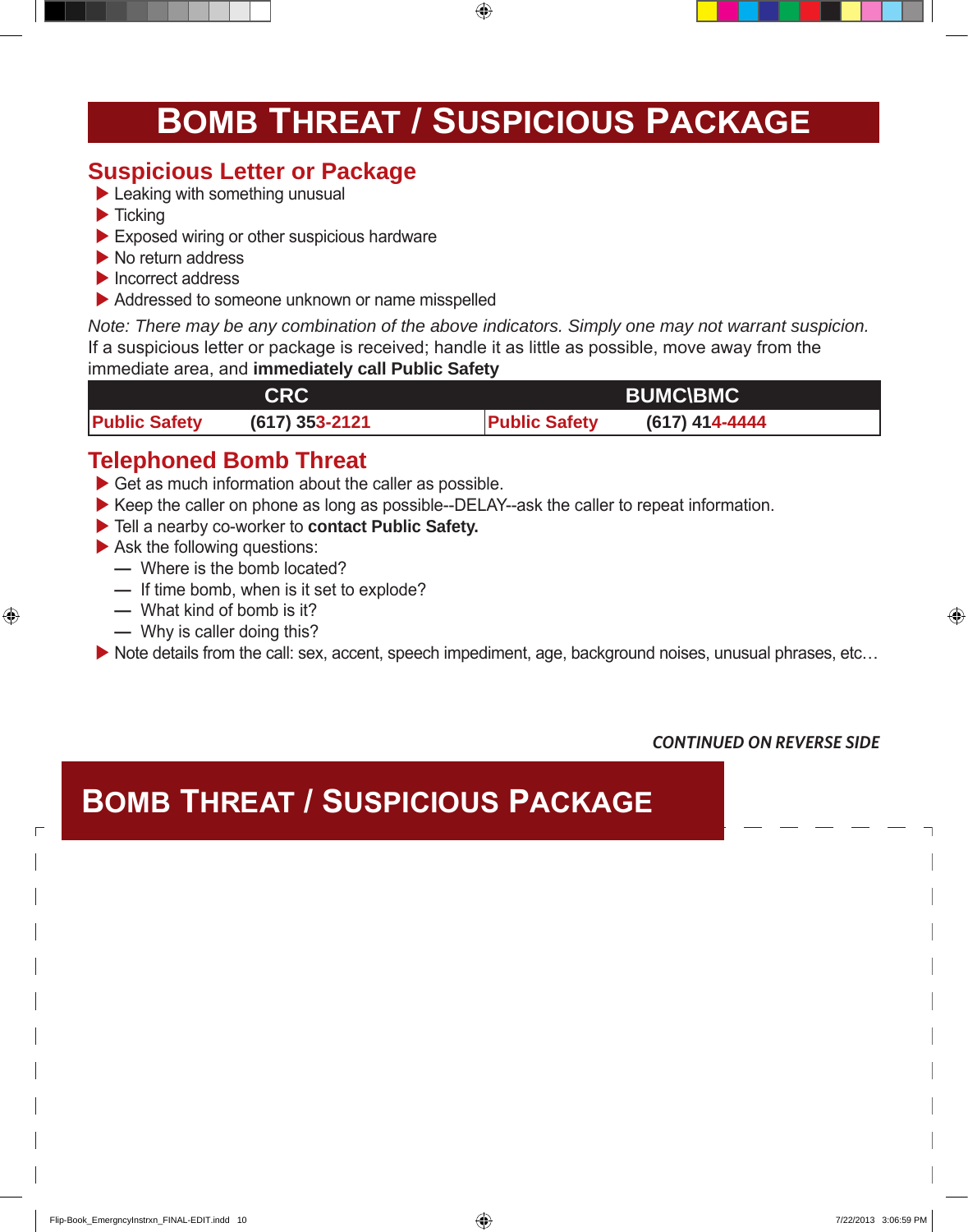### **After Receiving Threat:**

- $\blacktriangleright$  Remain calm. Do not discuss the threat in public.
- $\triangleright$  Do not touch suspicious packages, letters, objects, etc.
- $\triangleright$  Do not start or repeat rumors.

#### **Search**

Public Safety will coordinate the search efforts and maintain a log of areas searched.

Staff will search their departments and call Public Safety to report "All Clear" if nothing is found.

If a suspicious object is located:

- $\triangleright$  Do not touch it.
- $\blacktriangleright$  Move away from the immediate area.
- $\triangleright$  Call Public Safety to report the location and description.
- $\blacktriangleright$  Evacuate patients, students, employees, staff, and visitors away from the immediate area when directed to do so by Public Safety.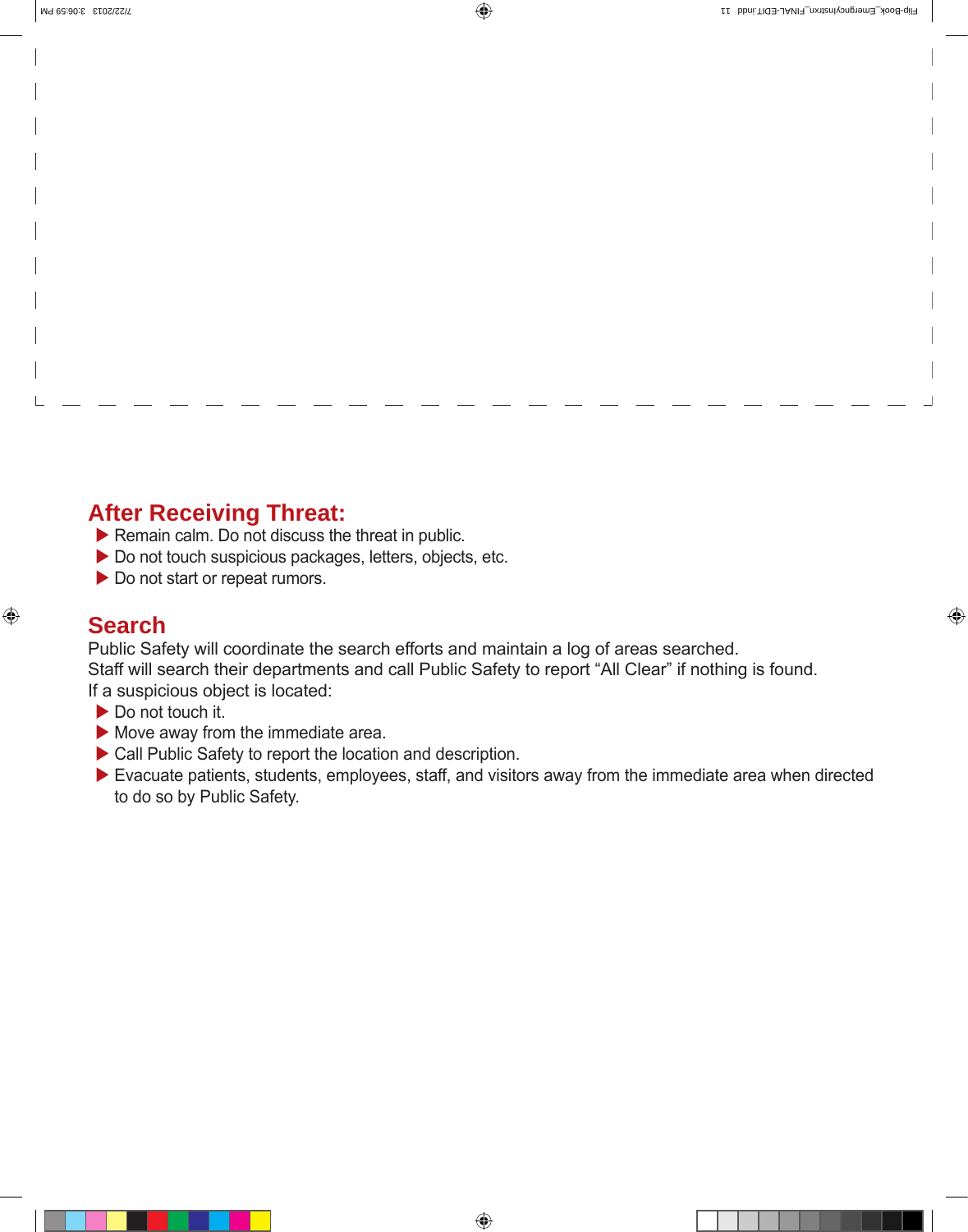## **Workplace Violence / Active Shooter**

### **If witnessing an act of violence or immediate threat of an act of violence immediately call Public Safety, including active shooter incidents.**

|                      | CRC              | <b>BUMC/BMC</b>                        |
|----------------------|------------------|----------------------------------------|
| <b>Public Safety</b> | $(617)$ 353-2121 | <b>Public Safety</b><br>(617) 414-4444 |

#### **For more information:**

*www.bu.edu/police/safety/shooter*

*www.internal.bmc.org/emergencypreparedness*

### **Response to Workplace / Campus Violence**

#### **Remember the acronym S.A.F.E**

#### **Secure your areas**

- Close doors
- Keep out of hallways
- Stay in your location until you hear the all clear

#### **Alert**

— Call Public Safety if you see any suspicious behavior

#### **Follow Directions**

- Follow the directions given to you by the Public Safety Officers or Police Officers.
- Listen carefully to emergency messages being sent by phone, pages, or overhead announcement.

#### **Exit only when safe to do so**

- Evacuate your area only when directed to do so by Boston Police Officers
- Remain in your secure locations and wait until an all clear is announced

#### *Continued on Reverse Side*

### **Workplace Violence / Active Shooter**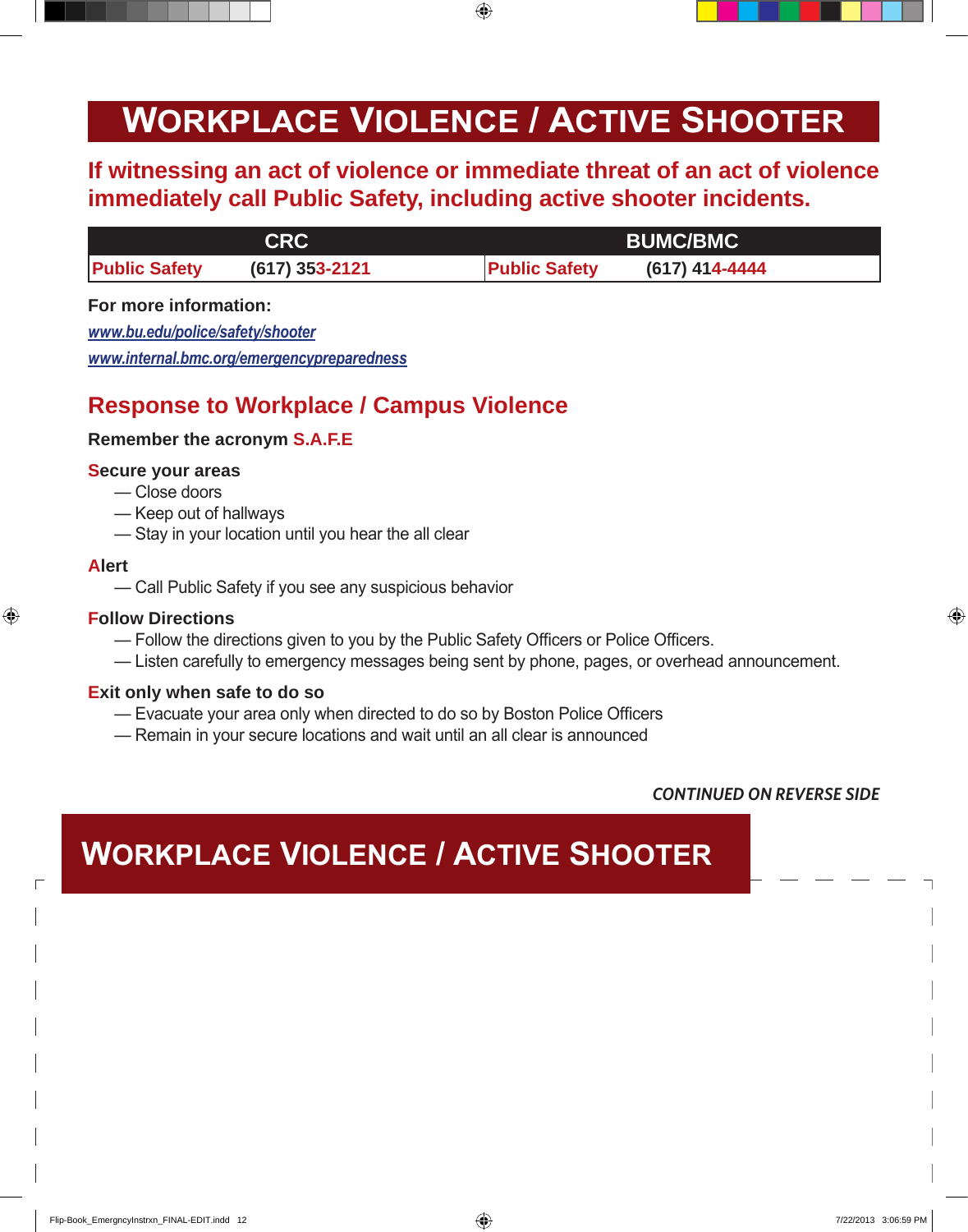#### **Active Shooter**

**If necessary and able, immediately leave the area where the act is occurring and call Public Safety. Follow the Run, Hide, Fight guidance.**

**RUN -** Escape if possible.

**HIDE -** Find a place out of sight to hide, Lock the door, Barricade the room with heavy items, Remain quiet – Silence phones, pagers.

**FIGHT-** (last resort) - Act aggressively, Throw items, Improvise weapons, Yell, Commit to your actions.

In order to keep yourself and others safe, always remember; *See Something…..Say Something*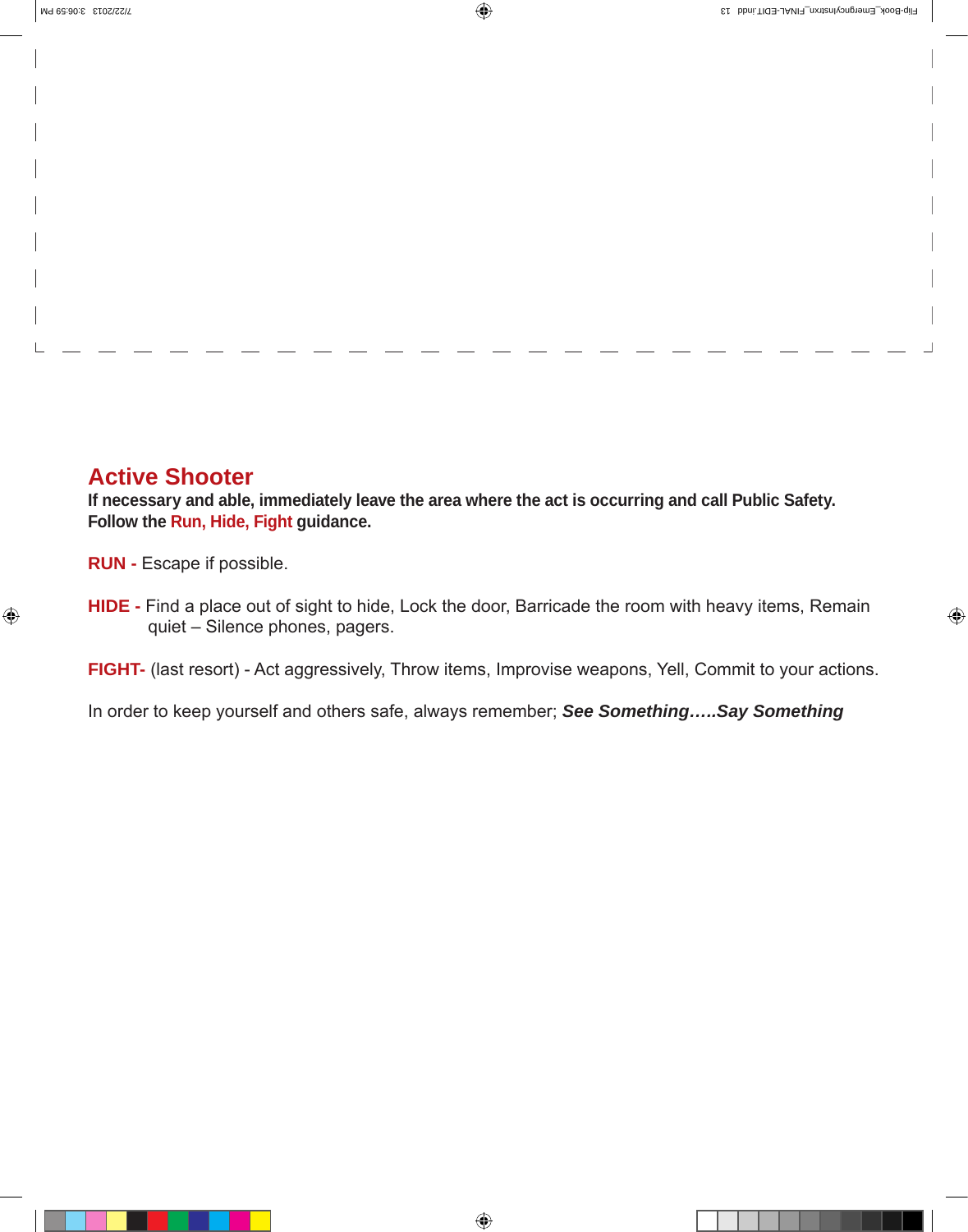## **Weather Emergencies**

Any weather-related event that may affect normal operations to the university or hospital may activate the Emergency Preparedness Plan.

This plan will assist in maintaining services when a situation exists that may prevent personnel, students, or visitors from entering or leaving the institutions for an extended period of time. Types of weather emergencies include, but not limited to; blizzards, floods, hurricanes.

### **Response to Weather Emergencies**

#### **If instructed to do so;**

- ▶ Unplug all unnecessary equipment, appliances and sensitive electrical instruments.
- $\blacktriangleright$  Unplug all computers, printers and fax machines.
- $\blacktriangleright$  Keep one computer plugged in to the RED emergency power outlets.
- $\blacktriangleright$  Locate and distribute emergency response items as instructed in your response plan, i.e. computer "downtime" forms (hospital) and flashlights.
- $\blacktriangleright$  Assist as needed or as directed by your supervisor.
- $\triangleright$  When conditions warrant, move patients, students, visitors, employees and staff away from windows.
- $\triangleright$  Contact your supervisor before leaving your department.

The Incident Commander will issue specific instructions related to the type of weather emergency including:

- $\blacktriangleright$  Movement of patients, students, visitors, employees and staff to areas of safety.
- $\blacktriangleright$  Movement of equipment to safe areas for storage.
- $\blacktriangleright$  Resources available for staff unable to leave the campus.

### **Closing or Delayed Opening**

- $\blacktriangleright$  In the event weather conditions warrant, essential personnel should report to work. Each department must determine essential personnel status.
- $\blacktriangleright$  Announcements will be made as soon as available through the following:
	- *BU Alert and Send Word Now (SWN)* communication systems will be used as needed to provide additional information. Your BU Alert profile may be updated by logging into BUworks Central. For those in the SWN system, you will be asked automatically to update your profile quarterly.
	- **Weather Emergency Information Line** will be updated periodically to inform personnel of status and weather specific instructions.

#### *Continued on Reverse Side*

## **Weather Emergencies**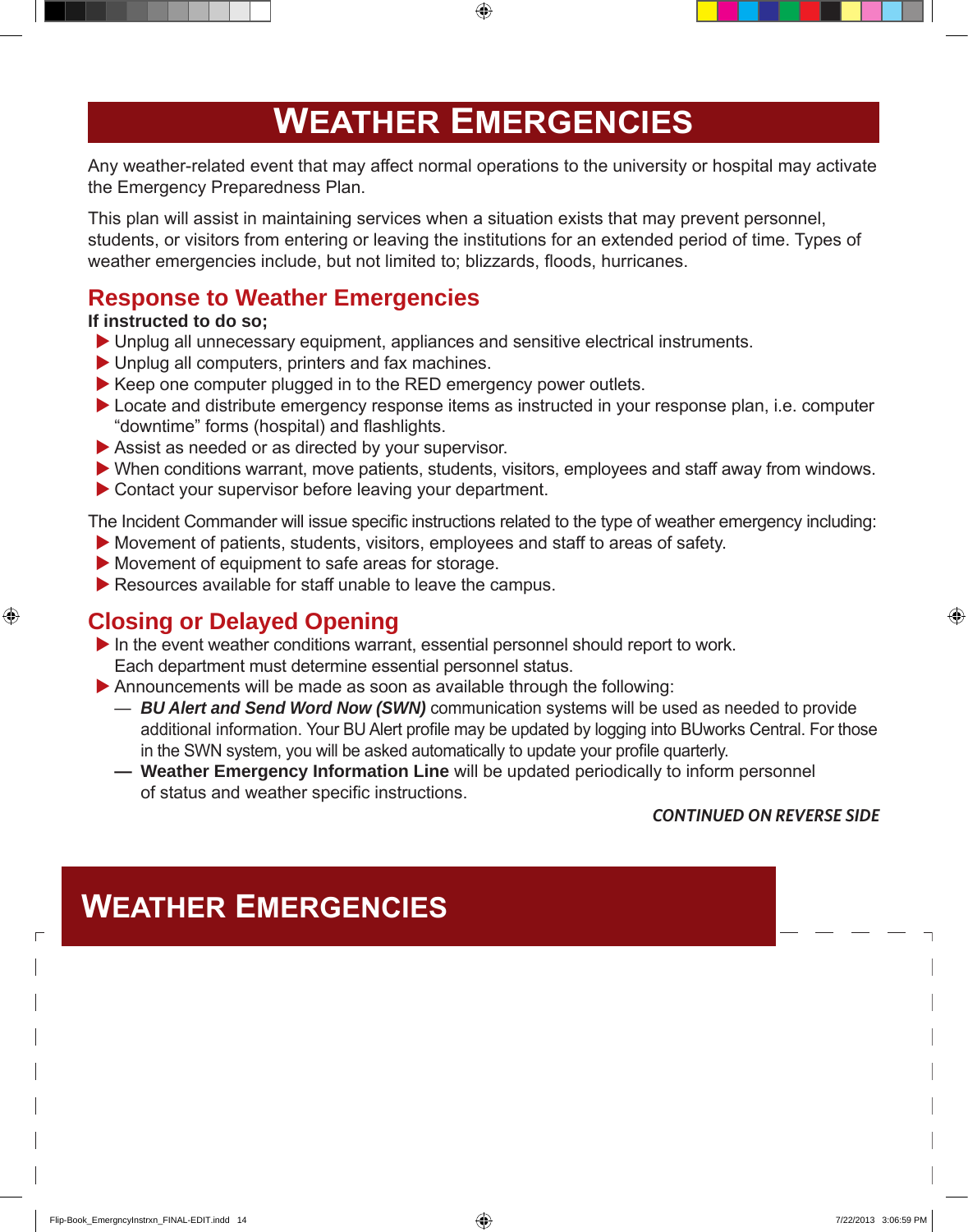- **Radio:** WBUR 90.9 FM, WBMX 98.5 FM, WRKO 680 AM, WBZ 1030 AM
- **Television:** WBZ-TV Channel 4, WCVB-TV Channel 5, WHDH-TV Channel 7

#### **Additional Resources and Emergency Numbers**

| <b>Resource</b>                                                                           | <b>CRC</b>     | <b>BUMC</b>    | <b>BMC</b>                                 |
|-------------------------------------------------------------------------------------------|----------------|----------------|--------------------------------------------|
| Emergency Weather (617) 353-SNOW (617) 638-6886 (617) 638-6886<br><b>Information Line</b> | (7669)         |                |                                            |
| <b>Websites</b><br>additional information                                                 | www.bu.edu/ehs | www.bu.edu/ehs | www.internal.bmc.org/emergencypreparedness |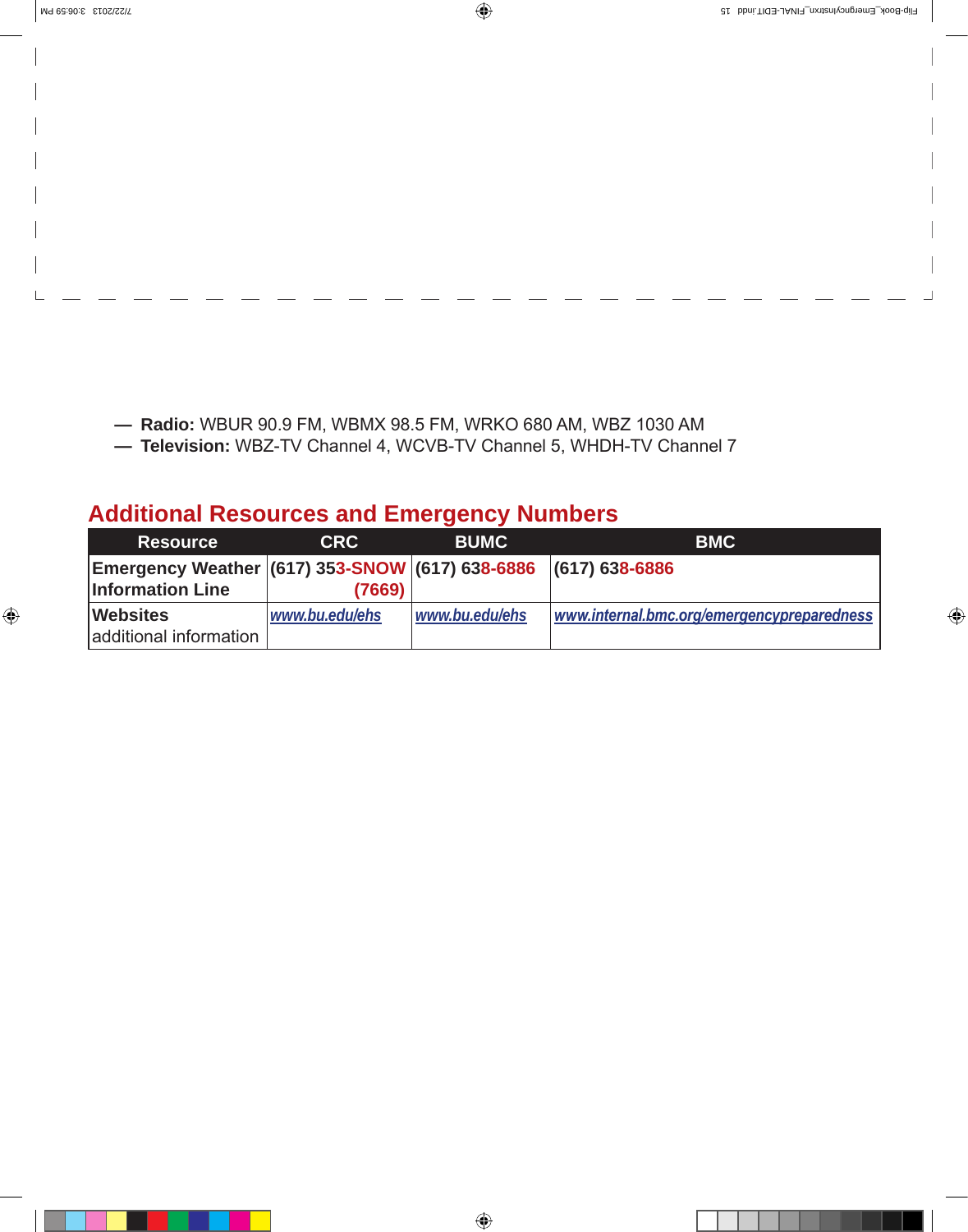## **Utility Failure**

#### **Emergency Contact Numbers**

**CRC BUMC\BMC**

**(617) 353-2105** – Control Desk **(617) 414-6666** – Control Center

#### **Emergency Response**

As with any of the failures described below, emergency procedures will be implemented as needed with activation of the university or hospital Incident Command System.

#### **Elevators**

If you are in an elevator that becomes inoperable, call for assistance using the corresponding number above. Most elevators are equipped with telephones. The Control Technician will instruct you on how to perform a few simple procedures to get the elevator car moving. If this fails, assistance will be sent. Do not attempt to extricate yourself unless assisted by a trained elevator mechanic.

#### **Communication Systems**

**Hospital Only - Telephones:** All emergency powered telephones are red for easy identification. There is a listing of power failure phones with the associated power failure number available on the BMC Intranet at *http://internal.bmc.org/telecommunications/*. Public Safety will coordinate the distribution of radios to critical clinical areas and personnel as needed.

#### **Heating, Ventilation, Air Conditioning and Plumbing**

Call the corresponding number above to report any problems associated with HVAC systems.

#### **Water**

Call the corresponding number above to report any problems with water systems. In the event of a water system failure, bottled water will be delivered as necessary by support service personnel and should be used for human consumption until the water system has been re-certified. Additional waterless soap will be distributed to patient areas as necessary.

*Continued on Reverse Side*

### **Utility Failure**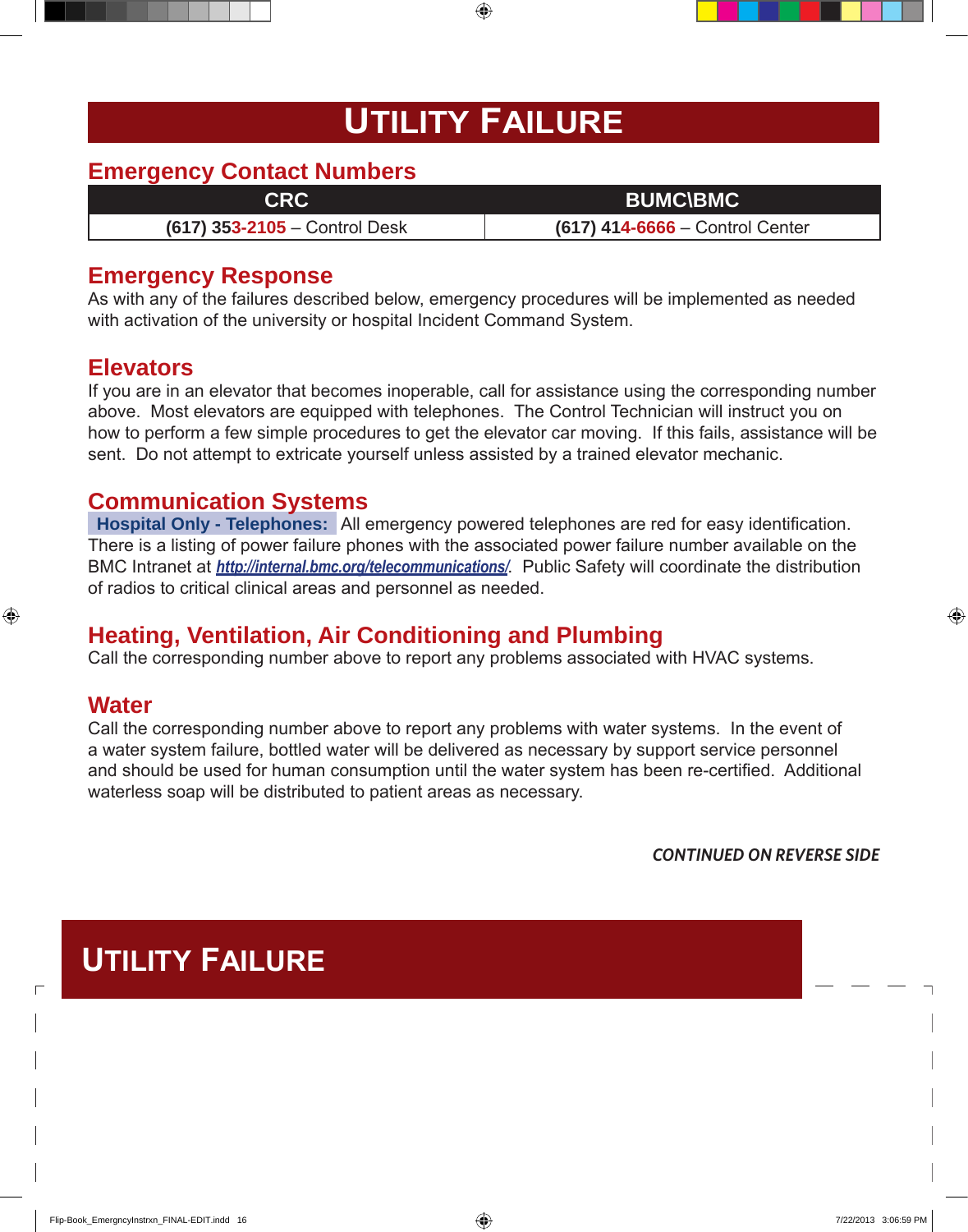### **Gas and Vacuum**

Call the corresponding number above, in the event of a local or system-wide failure of gases.

#### **Oxygen: (Hospital – Patient Areas)**

- $\blacktriangleright$  Immediately contact the Control Center to report the oxygen failure.
- $\blacktriangleright$  Rescue all oxygen dependent patients from harm.
- $\triangleright$  Prepare oxygen dependent patients for evacuation when directed to do so in the event that systems cannot be restored quickly.

#### **Compressed Air: (Hospital – Patient Areas)**

- $\blacktriangleright$  Immediately contact the Control Center to report the compressed air failure.
- $\blacktriangleright$  Rescue all vented patients from harm.
- $\triangleright$  Prepare vented patients for evacuation when directed to do so in the event that systems cannot be restored quickly.

#### **Emergency Power Systems**

Call the corresponding number above in the event of a failure.

- $\blacktriangleright$  Emergency Power should be available to areas within 10 seconds to supply power to the red outlets from the emergency generators.
- $\triangleright$  Ensure all critical equipment and one (1) computer is plugged into the RED emergency power outlets, where available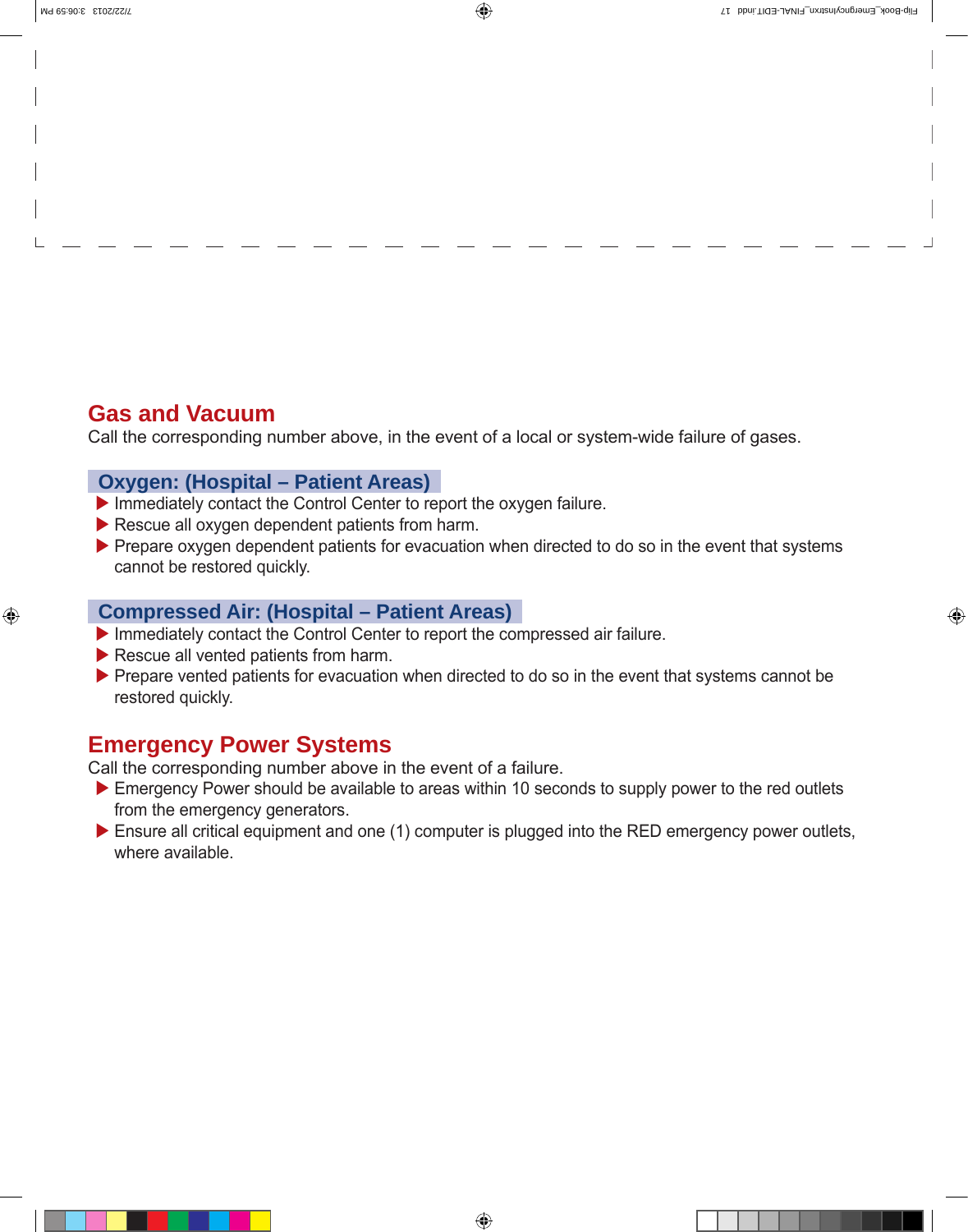## **Infant / Child Abduction**

#### **Emergency Numbers**

**CODE PINK** To report an infant or child abduction **(617) 353-2121 (617) 414-4444**

## **Incident Type**<br> **CRC BUMC\BMC**<br> **AID**<br> **EXC BUMC\BMC**<br> **CRC BUMC\BMC**<br> **EXC BUMC\BMC**

#### **Staff Response**

Upon discovery or report of a missing infant or child, or upon hearing the *HUGS* audible alarm (BMC-Hospital system), available personnel will immediately:

- ▶ Call Public Safety and provide a description of the infant or child and abductor (if known).
- $\blacktriangleright$  Attempt to locate the infant or child.
- $\blacktriangleright$  If possible, follow the abductor in order to identify him/her to Public Safety Officers. Personnel other than Public Safety are not expected to detain the abductor.
- $\triangleright$  Staff should not disturb or touch anything in the area where the child was last located in order to preserve physical evidence for law enforcement officials.

### **Public Safety Response**

- A Public Safety Supervisor, as soon as practical, will call the Control Center to initiate the notification of a Code Pink Emergency Response as described in the Emergency Response Plan.
- The Control Center will contact Operator Services to initiate the overhead announcement of a Code Pink and identify the location.
- ▶ Operator Services (BMC-Hospital system) will announce on the overhead voice page "Code Pink and the location". This will serve as instruction to BMC personnel to search their work areas and report to Public Safety when the search is complete.
- $\blacktriangleright$  Public Safety will establish the Command Center as appropriate.

### **Additional Information**

See *Code Pink – Missing/Abducted Infant or Child* response plan on the BMC Intranet. *http://internal.bmc.org/emergencypreparedness/*

## **Infant / Child Abduction**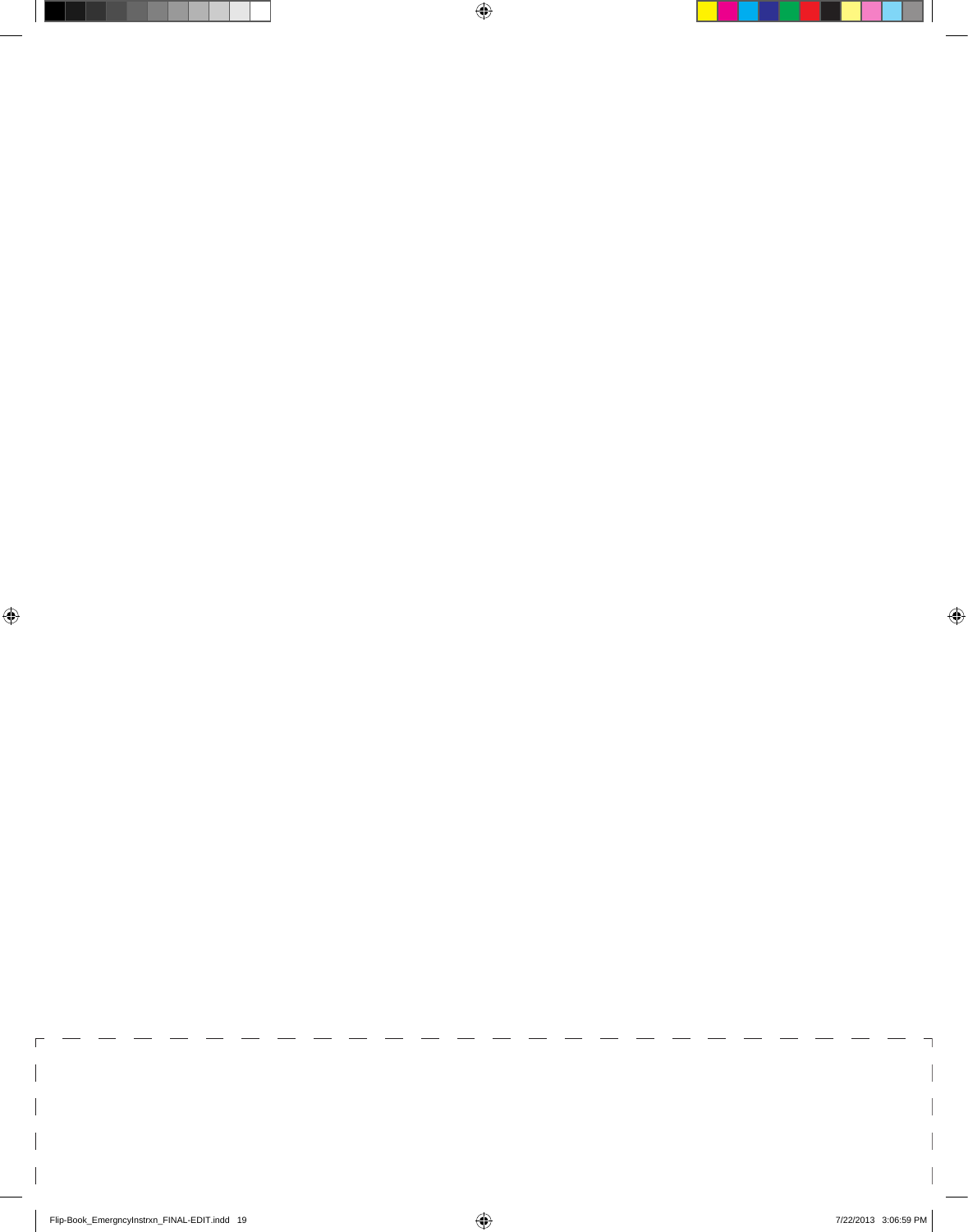## **Emergency Operations Plan**

The **Emergency Operations Plan** establishes procedures for mobilizing university and hospital resources and communicating with their communities in the event of a large-scale emergency.

There are three levels or 'phases' (four levels for Boston Medical Center) of emergency declarations:

### **Phase A Emergency***(Advisory)***:**

**Administrative alert of a potential, impending, or actual event that can be handled by personnel working in the area where incident occurred.**

- **Manager actions:** Be aware. No response necessary unless instructed to respond.
- ▶ Staff actions: Continue normal duties.
- ▶ Example: *Isolated power outage being handled by limited onsite staff.*

### **Phase B Emergency:**

**An emergency event that requires personnel from other departments to assist in the response.** 

- **Manager actions:** Inform your personnel about the emergency, and coordinate departmental response when directed to do so.
- ▶ Staff actions: Remain on duty, report to your immediate supervisor and follow their instructions. You may be asked to assist with the rescue of patients, visitors, students, and personnel from harm.
- ▶ **Example:** *Isolated fire resulting in partial evacuation requiring coordination of several responding departments.*

### **Phase C Emergency:**

**Response to an emergency that requires additional staff and resources from off-site. It establishes mechanisms to utilize city support. In these events, outside agencies typically get involved. An internal Command Center is set up, and university/hospital operations are significantly impacted or altered.**

- **Manager actions:** Inform your personnel about the emergency, assess departmental resources and staffing, call in additional staffing as needed and coordinate departmental response when directed to do so.
- ▶ Staff actions: remain on duty, report to your immediate supervisor and follow their instructions. You may be asked to assist including the rescue of patients, visitors, students, and personnel from harm. You may be asked to assist in other departments.
- **Example:** *A building evacuation due to fire or other building emergency where occupants may be displaced for a period of time. Response from personnel not currently onsite may be needed and coordination between several departments is imperative.*

*Continued on Reverse Side*

## **Emergency Operations Plan**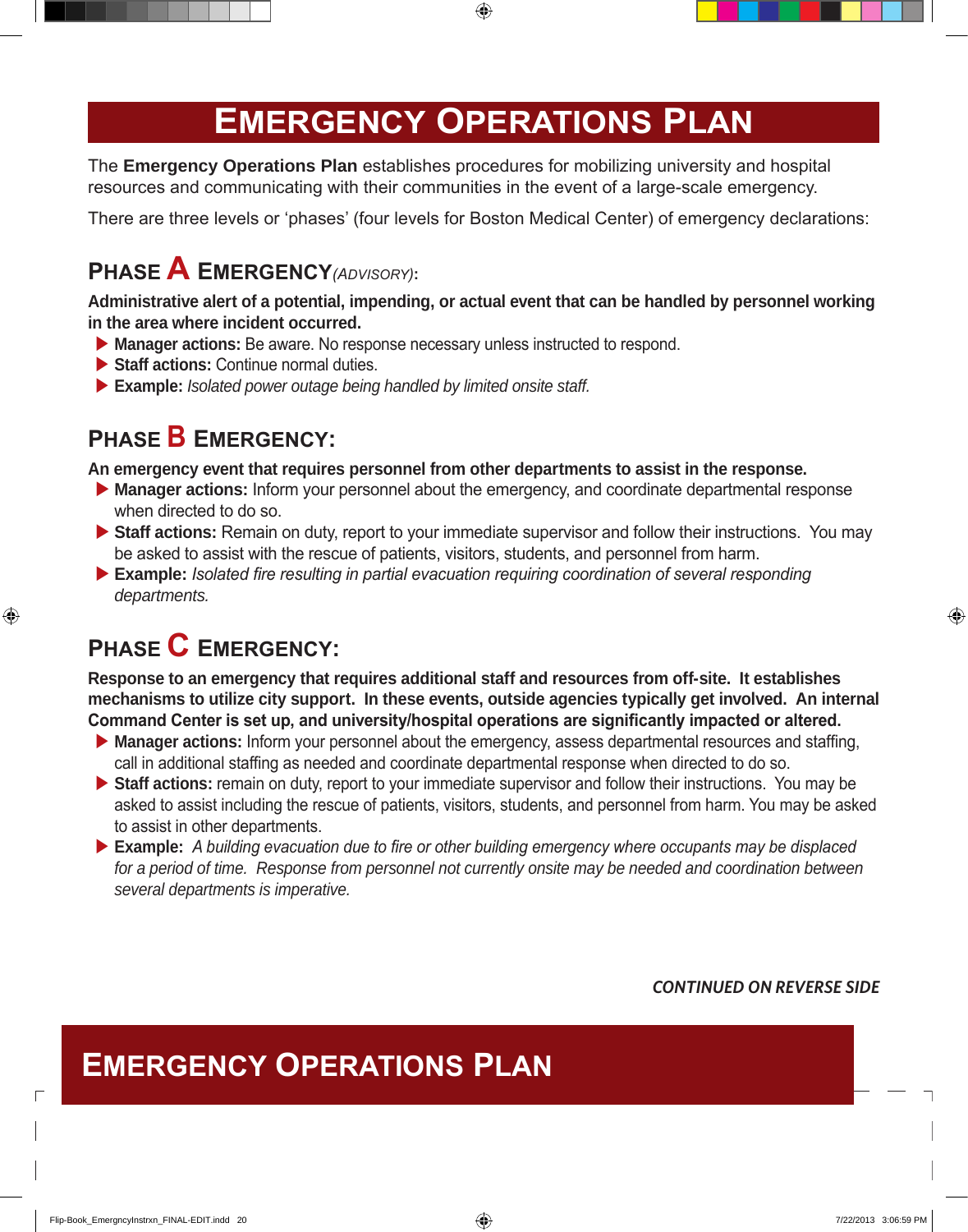### **Phase D Emergency***(Hospital Only)***:**

**A catastrophic event in the city of Boston that requires BMC to make treatment of victims its primary focus. The Command Center will be activated. Normal operations, utilities, traffic access, and communication systems may be limited.** 

- ▶ Manager actions: Inform your personnel about the emergency, assess departmental resources and staffing, call in additional staffing if able, and coordinate departmental response as directed by the Incident Commander.
- ▶ On duty staff actions: Remain on duty, report to your immediate supervisor and follow their instructions. You may be asked to assist with the rescue of patients, visitors, students, and personnel from harm, or be asked to assist in other departments via a staffing pool that will be set up.
- ▶ Off duty staff actions: Ensure the safety and wellbeing of your family and report to the staffing pool as soon as safely possible. On duty staff will be released as soon as replacements are available.
- ▶ **Example:** *A full scale emergency involving many departments including external agencies and response personnel resulting in many casualties beyond what the current shift is normally able to manage.*

### **How to Get Information during an Emergency:**

- $\blacktriangleright$  Talk to your supervisor. Additionally, periodic updates will be sent through:
- ▶ Boston University www.bu.edu/ehs/comm
- X Boston Medical Center *http://internal.bmc.org/emergencypreparedness/*
- ▶ Periodic updates will be sent through the *BU Alert and Send Word Now (SWN)* communication systems. Your BU Alert profile may be updated by logging into BUworks Central. For those in the SWN system, you will be asked automatically to update your profile quarterly.

The **Emergency Information Lines** will have a recorded message on the status of the emergency for employees, staff, faculty, students and parents:

▶ For CRC: (617) 358-7233

▶ For BUMC/BMC: (617) 638-6886

**Pertinent information may also be broadcast on WBUR 90.9 FM, WBZ 1030 AM, WRKO 680 AM, and WBMX 98.5 FM. TV news, internet news sites, and university officials may also have relevant information.**

#### **IN RESPONSE TO THESE EVENTS**

| • Remove individuals from areas of risk.      | • As necessary, the Command Center will be activated.                            |
|-----------------------------------------------|----------------------------------------------------------------------------------|
| Remove equipment if appropriate.              | • Public Safety will secure exits and entrances as necessary and direct media to |
| . Call the appropriate number as listed on    | designated location.                                                             |
| the Emergency Numbers panel.                  | • All employees are expected to report to their departments for instructions and |
| • Contact your supervisor before leaving      | assignments.                                                                     |
| your work area if possible.                   | • Reference the Emergency Response Plan for more detailed instructions at either |
| Managers and Supervisors paged, must          | www.internal.bmc.org or www.bu.edu/ehs/management-plans/emergency/               |
| notify their own staff to mobilize resources. | Other specific plans are also posted on these sites.                             |
| . The Incident Commander or alternate will    | • Written plans are available in the Emergency Departments, Control Center,      |
| be notified by the Control Center.            | Command Center, and Administrators Offices.                                      |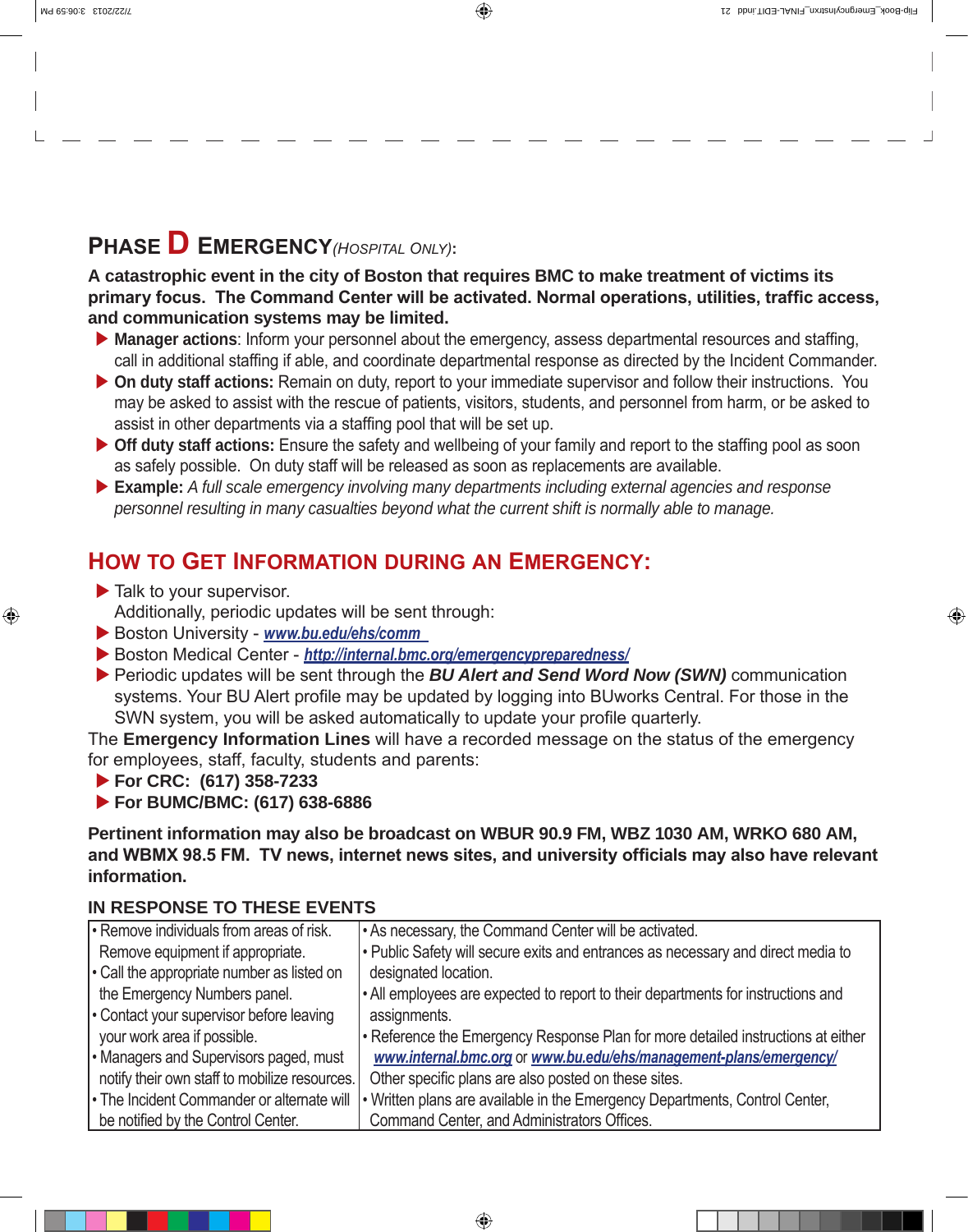## **Incident and Accident Reporting**

#### **Serious Accidents**

#### **In the event of serious injury to an employee:**

- $\blacktriangleright$  Call the appropriate emergency number (see below) for medical assistance. — External emergency medical services will be summoned as necessary.
- $\blacktriangleright$  Administer first aid, if properly trained.
- $\triangleright$  Complete the appropriate accident report for employee injuries with supervisor. See report forms in chart below.
- As soon as practical, contact the Office of Risk Management and Environmental Health and Safety for reporting procedures and investigations. See contact information below.
- $\blacktriangleright$  If the accident involves an injury to a student or a visitor, an incident report detailing the incident and injuries should be filled out and sent to Risk Management. See below.

### **Emergency Numbers**

|                      | <b>CRC</b>       | <b>BUMC/BMC</b>                        |  |
|----------------------|------------------|----------------------------------------|--|
| <b>Public Safety</b> | $(617)$ 353-2121 | (617) 414-4444<br><b>Public Safety</b> |  |

### **Occupational Health Centers**

| <b>CRC</b>                                                                                                                                                                                                                         | <b>BUMC/BMC</b>                                                                                                                  |  |  |
|------------------------------------------------------------------------------------------------------------------------------------------------------------------------------------------------------------------------------------|----------------------------------------------------------------------------------------------------------------------------------|--|--|
| <b>Occupational Health Center</b><br>1930 Commonwealth Avenue<br>$(617)$ 353-6630<br>Hours: Monday - Friday, 9:00a.m. - 5:00p.m.                                                                                                   | <b>Occupational &amp; Environmental Medicine</b><br>850 Harrison Avenue<br>Yawkey Ambulatory Care Center (YACC1)<br><b>OR</b>    |  |  |
| <b>Student Health Services</b><br>1881 Commonwealth Ave.<br>$(617)$ 353-3575<br>After-hours: For urgent medical need, call 617-353-<br>3575 for the provider on-call. For urgent mental health-<br>related need, call 617-353-3569 | 720 Harrison Avenue<br>Doctor's Office Building (DOB2) - Room 202<br>(617) 638-8400<br>Hours: Monday-Friday, 7:30a.m. - 4:00p.m. |  |  |
| For Laboratory related exposures:<br><b>Research Occupational Health Program (ROHP)</b><br>72 East Concord Street, Evans Building 8th floor<br>(617) 414-ROHP(7647). www.bu.edu/rohp                                               |                                                                                                                                  |  |  |

### **Incidents and Injuries**

In the event of an incident, near miss or minor injury to a patient, student, visitor, or employee you should:

- $\blacktriangleright$  Immediately report all details to your supervisor.
- $\blacktriangleright$  If the incident warrants, seek medical attention at an onsite occupational health center (see above).
- $\triangleright$  Complete the appropriate accident report for employee injuries. See chart below.

#### *Continued on Reverse Side*

## **Incident and Accident Reporting**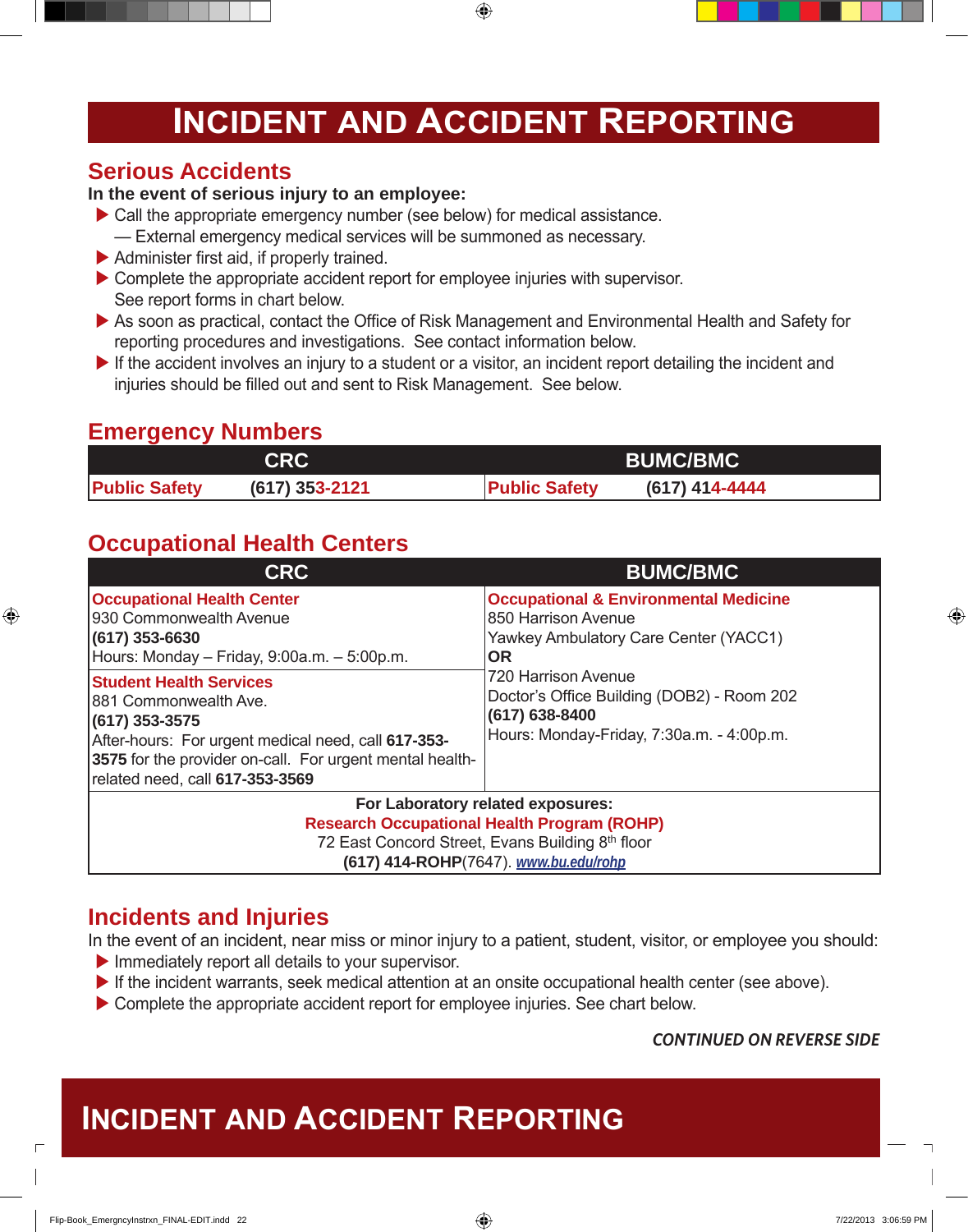#### **Report Forms**

| <b>Boston University Employees</b>                                                                                                                                                     | <b>Boston Medical Center Employees</b>                                       |
|----------------------------------------------------------------------------------------------------------------------------------------------------------------------------------------|------------------------------------------------------------------------------|
| Complete the Accident Reporting and Analysis<br>$ $ (ARA) form available through Occupational Health. available on the BMC intranet @Work section.<br>www.bu.edu/buohc/                | Complete the Employee Accident Reporting Form<br>http://internal.bmc.org/hr/ |
| For those other than employees; an incident<br>report can be found under the Personal<br>Liability Accidents section on the Office of Risk<br>Management's Website at; www.bu.edu/risk |                                                                              |
| <b>For Laboratory related exposures:</b>                                                                                                                                               |                                                                              |
| Research Occupational Health Program (ROHP)                                                                                                                                            | $(617)$ 414-ROHP(7647)                                                       |
| 72 East Concord Street, Evans Building 8th floor                                                                                                                                       | www.bu.edu/rohp                                                              |

### **Reporting Incidents**

| <b>CRC</b>                             | <b>BUMC</b>                            |
|----------------------------------------|----------------------------------------|
| <b>Risk Management</b>                 | <b>Risk Management</b>                 |
| $(617)$ 353-3020                       | $(617)$ 353-3020                       |
| <b>Environmental Health and Safety</b> | <b>Environmental Health and Safety</b> |
| $ (617)$ 353-4094                      | $(617)$ 638-8830                       |

#### **Near Misses and Other Incidents.**

Near misses and incident can be reported to Environmental Health and Safety. See contact information in above chart or by completing an online form at *www.bu.edu/ehs/near-miss*

**BMC** incidents must be reported through the STARS Incident Reporting System.

- ▶ See reporting system on the BMC intranet: **http://internal.bmc.org/stars/**
- X Incident Reporting Policy: *http://internal.bmc.org/policy/*